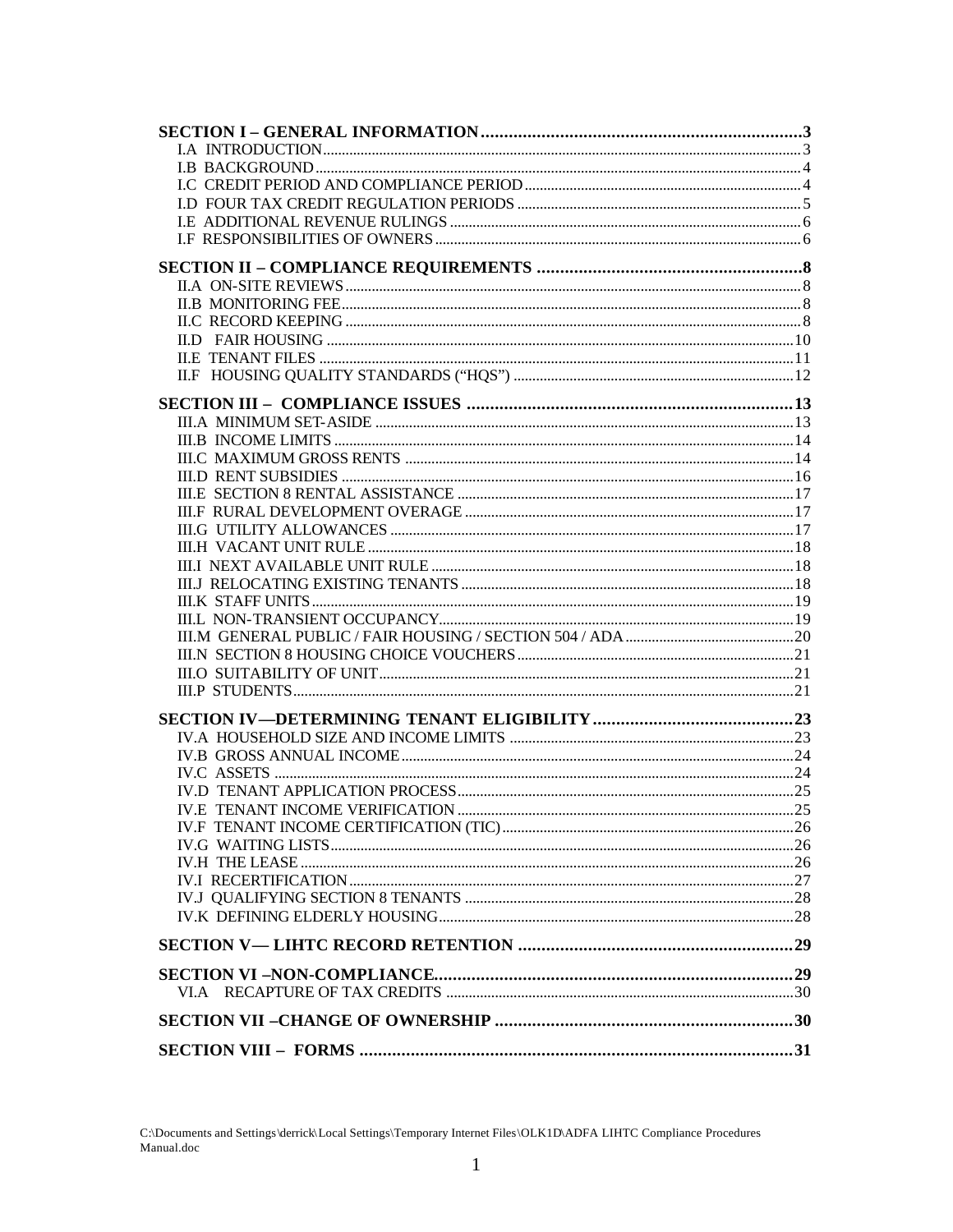A. PAGE A-72 (b)(2) RECORD RETENTION PROVISION

- B. ANNUAL OWNER'S CERTIFICATION
- C. ADFA LIHTC COMPLIANCE MONITORING STATUS REPORT
- D. HUD FORM 52580-INSPECTION CHECKLIST
- E. TITLE 26-INTERNAL REVENUE SECT.1.151-3 DEFINITIONS
- F. EXCERPTS FROM HUD HANDBOOK 4350.3
- G. SAMPLE APPLICATION
- H. IRS FORM 8823-REPORT OF NON-COMPLIANCE OR PROPERTY DISPOSITION
- I. IRS FORM 8611
- J. FAIR HOUSING INFORMATION
- K. EMPLOYMENT VERIFICATION
- L. CERTIFICATION WORKSHEET
- M. TENANT INCOME CERTIFICATION
- N. STUDENT VERIFICATION
- O. CERTIFICATION OF ZERO INCOME
- P. UNDER \$5,000 ASSET CERTIFICATION
- Q. AFFIRMATIVE FAIR HOUSING MARKETING PLAN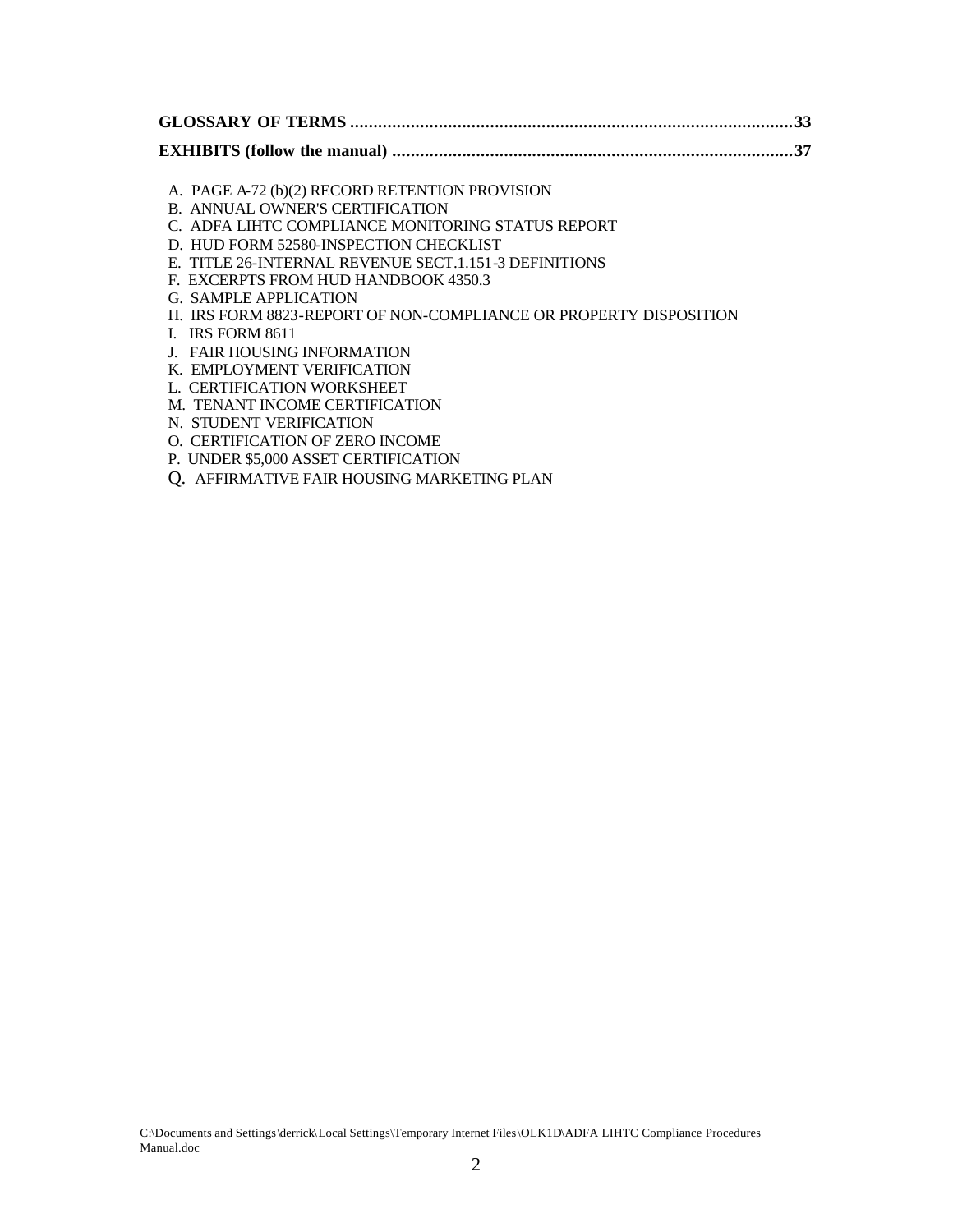#### **SECTION I – GENERAL INFORMATION**

#### **I.A INTRODUCTION**

The Arkansas Development Finance Authority ("ADFA" or the "Authority"), a public body politic and corporate, with corporate succession, was created May 1, 1985 by Act 1062. This act abolished the former Arkansas Housing Development Agency that had existed since 1977. The former agency had as its sole purpose to sell tax-exempt bonds and use the proceeds to develop safe, decent, sanitary and affordable housing for low and moderate income Arkansans. All records, funds, properties, obligations, debts, functions, powers and duties were transferred to ADFA, which sells both taxable and non-taxable bonds and supports programs not only for housing but also for economic development, agriculture, aquaculture, export finance, government finance, and tourism development.

This Policies and Procedures Manual presents an overview of ADFA's policies as they pertain to compliance monitoring for the Low Income Housing Tax Credit ("LIHTC") Program. The procedures are designed to assist owners and managers of developments that have received an allocation pursuant to the LIHTC Program to ensure that the developments remain in compliance with Section 42 of the Internal Revenue Code ("the Code"). The procedures are not intended to be all-inclusive. In the event of a conflict or inaccuracy, the Code will control. If the development has received a combination of funds from other government entities, owners must follow the most restrictive regulations. For instance, an owner may have received funds under a governmental program in which he agreed to rent a certain number of units to persons earning 40% or less of the area median income. The owner must be sure to satisfy this restriction in addition to the applicable LIHTC area median income limit. Employees and officers of ADFA are not liable for any adverse consequences that affect the taxpayer or investor relative to compliance with the federal tax code. ADFA reserves the right to implement additional policies as needed. New rulings or other changes will be made periodically.

Any questions regarding this Manual should be directed to:

Compliance Monitoring Department Arkansas Development Finance Authority P. O. Box 8023 Little Rock, AR 72203-8023 Telephone: (501) 682-5900 Telecopy: (501) 682-5859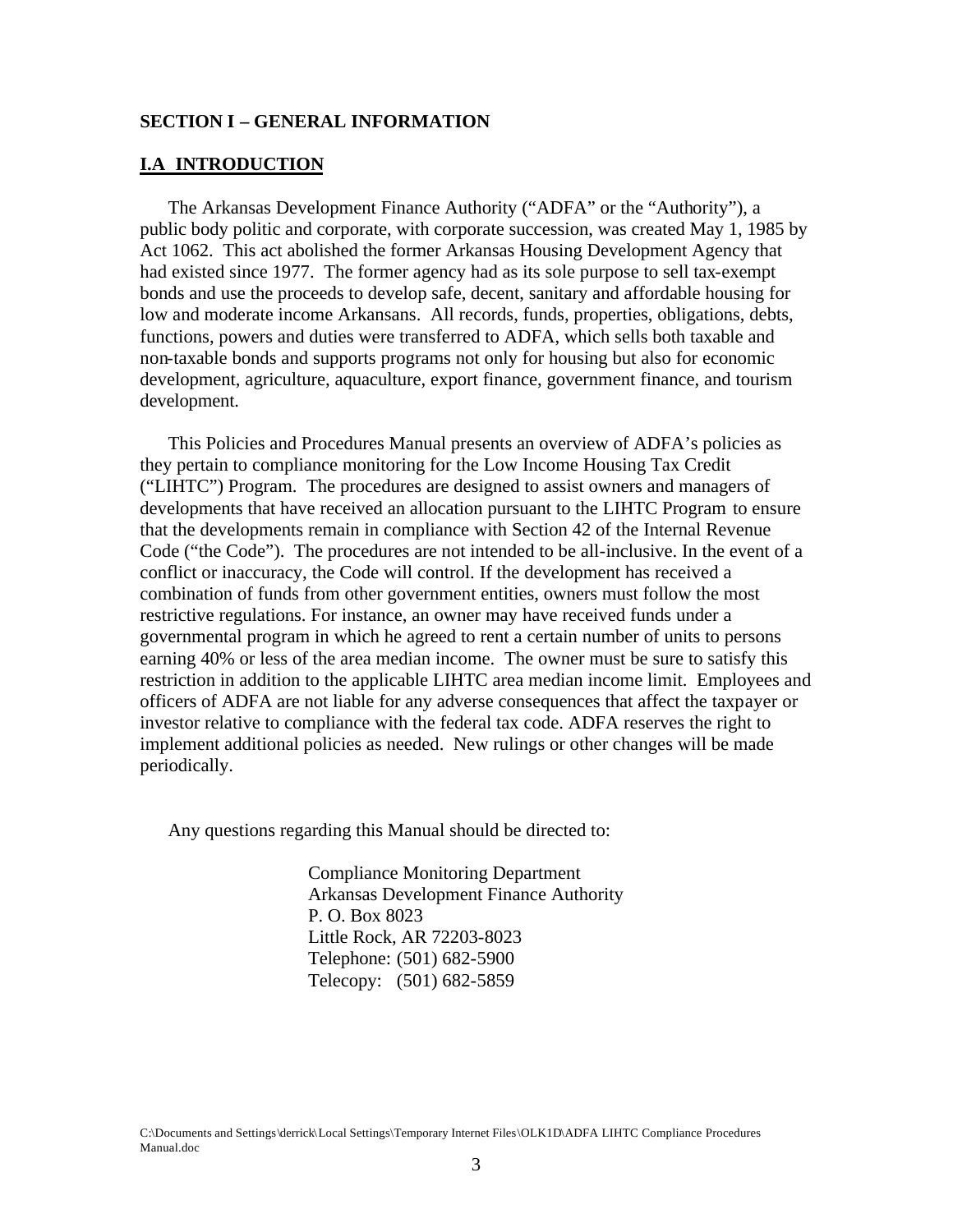#### **I.B BACKGROUND**

Congress created the LIHTC Program under the Tax Reform Act of 1986. The LIHTC Program, governed by Section 42 of the Internal Revenue Code, began in 1987. The tax credit is a dollar-for-dollar reduction in tax liability to investors in exchange for equity participation in the construction or acquisition and rehabilitation of rental housing that will remain income and rent restricted for an extended period of time. Tax credits are allocated by ADFA for properties located in Arkansas.

ADFA is also designated as Arkansas' LIHTC compliance monitoring agency. Crucial elements of compliance are ensuring that the appropriate number of tax credit units is occupied by eligible households, following income eligibility guidelines and restricting rents over a specified time period. ADFA is available to provide guidance to owners in maintaining continuous compliance with federal and state LIHTC guidelines throughout the compliance period.

#### **I.C CREDIT PERIOD AND COMPLIANCE PERIOD**

Once a development is placed in service, it is generally eligible for the tax credit every year for ten (10) years. To continue generating the credit and avoid recapture, an LIHTC building must satisfy specific tax credit compliance rules for fifteen (15) years. In cases where 100% low-income occupancy is not achieved during the first tax credit year, (for example, either due to unqualified tenants or inability to find qualified tenants to qualify units) there will be possible increases in qualified basis in subsequent years. In such cases, excess qualified basis shall have the percentage equal to 2/3 of the applicable fraction applied, thus extending the tax credits claimed over the 15-year compliance period. The tax credits may be generated annually on a building-by-building basis beginning either with the taxable year in which the building is placed in service or, at the election of the taxpayer (owner), the succeeding taxable year.

The compliance period for any building is the period beginning on the first day of the first taxable year of the credit period of such building and ending fifteen (15) years from such date. The compliance period may be extended an additional fifteen (15) years by terms of an extended low-income housing commitment known as the Land Use Restriction Agreement ("LURA"). The LURA, recorded in the real estate records of the county in which the development is located, is a binding agreement of the owner and any successors to maintain specific occupancy and affordability requirements for the development.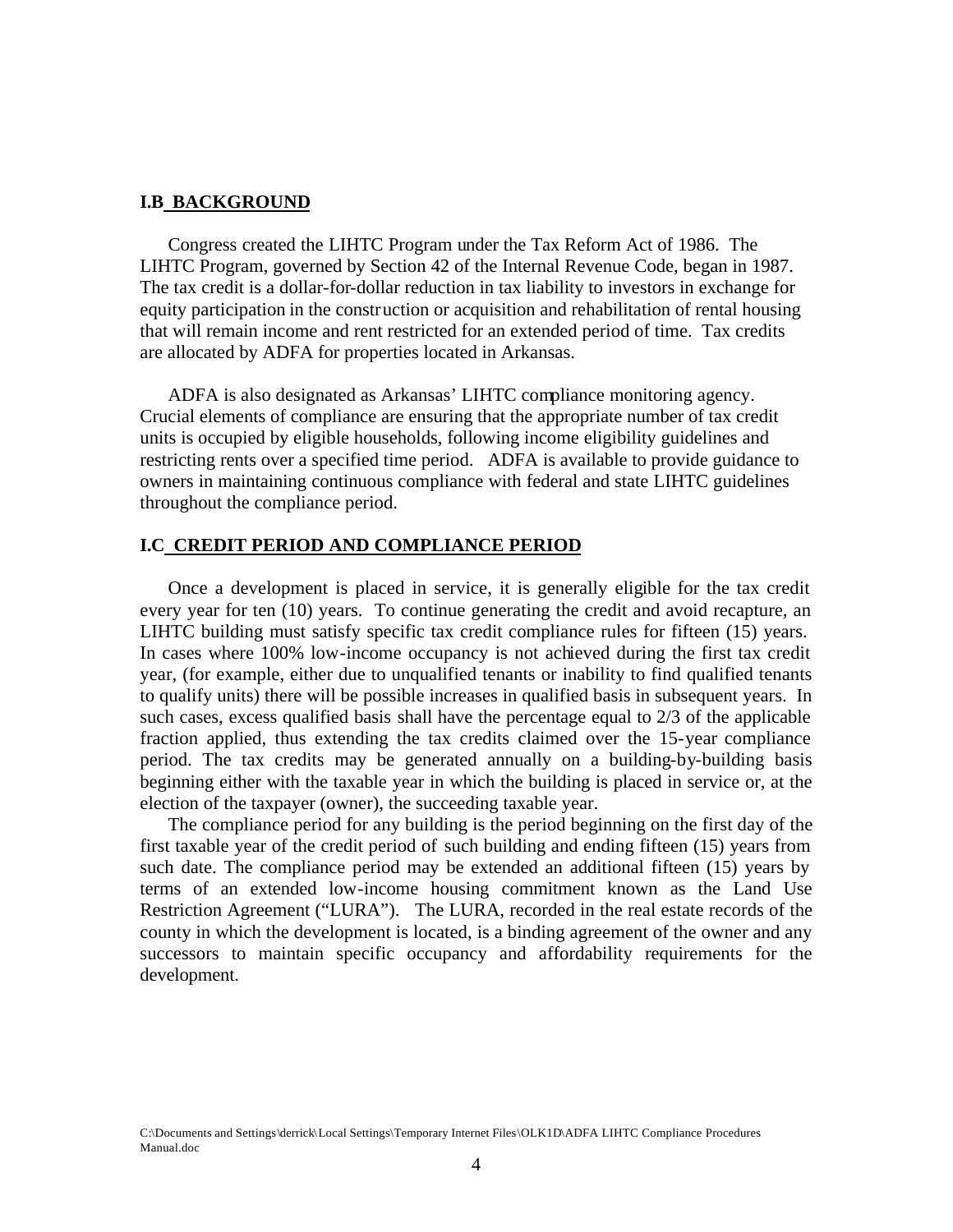#### **I.D FOUR TAX CREDIT REGULATION PERIODS**

Since the 1986 enactment of the LIHTC, Congress has changed or amended the laws governing the program, yet many changes have not been retroactive. In some cases, the change in regulations brought forth by a technical correction is minor; in others, the effect is substantial. Owners must be aware of the differences in regulations and which credit period applies to each building or development. The period considered for management/compliance purposes is the year in which tax credits were allocated by ADFA. Currently, there are four (4) specific credit regulation periods as follows:

1. January 1, 1987 – December 31, 1989

Properties receiving credit allocations during this period based rent on the number of people living in the unit. Rents were subject to change whenever the household composition changed. The Omnibus Reconciliation Act of 1993 allowed owners of these developments a one-time opportunity to either maintain the per-person formula or elect to change to the formula based on apartment bedroom size used for 1990 and later allocations. The owner had to write to the IRS no later than February 6, 1994, to request this election. Once made, the decision to switch formulas or retain the perperson formula was irrevocable. The new rent formula only affected any new moveins on or after the election date. A copy of the election letter must be provided to ADFA or available during the on-site inspection.

2. 1990

Rent is calculated by number of bedrooms in a unit. This rule was not retroactive. Gross Rent Floor was adopted. This rule was not retroactive. See definition herein.

Extended Low-income Housing Commitment required. See Section I.C for further discussion.

## 3. 1991

AFDC Student Rule exception was retroactive. See Section III.P FmHA Overage Rule (not retroactive) is discussed in Section III.F. Extension on Initial Compliance with Set-Aside (not retroactive). Minimum Set-Aside requirements are discussed in Section III.A.

4. August 10, 1993

Married Students Rule (retroactive). We discuss students in Section III.P. Single Parent Student Rule (not retroactive). 1987-1989 Rent Change Option (special rule) Section 8 requirement (retroactive) that states owners cannot refuse to lease to Section 8 tenants.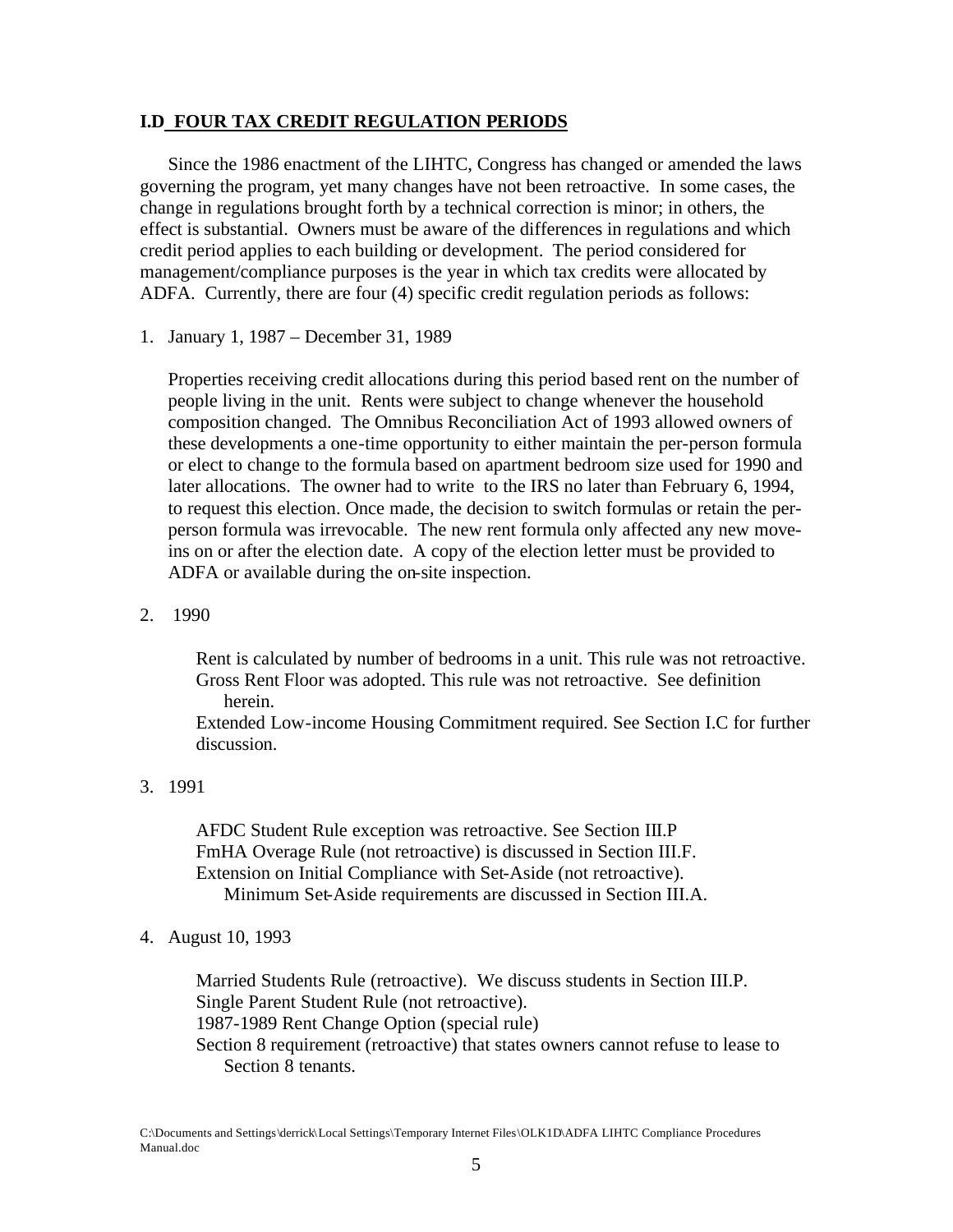References: Blue Book, Section 42 of the Code, Congressional Laws

## **I.E ADDITIONAL REVENUE RULINGS**

Two important revenue rulings were later issued that were not retroactive.

| September 9, 1992  | IRS Revenue Ruling 92-61 deals with<br>treatment of staff units as part of the<br>eligible basis.                                                                                                   |
|--------------------|-----------------------------------------------------------------------------------------------------------------------------------------------------------------------------------------------------|
| September 26, 1997 | Section 1.42-15 Available Unit Rule was adopted as an<br>amendment to the regulations. This rule allows over-<br>income persons in LIHTC units to relocate to another<br>unit in the same building. |

# **I.F RESPONSIBILITIES OF OWNERS**

1

Compliance with the requirements of the Code is the development owner's responsibility. ADFA's obligation to monitor the development for compliance does not make ADFA liable for an owner's non-compliance, nor does it alleviate an owner's duty to comply with applicable Code requirements. In compliance with Section 42 of the Code, the owner's acceptance of the allocation of low-income housing tax credits obligates him/her to:

- (1) Manage the development in accordance with the Code, and all other applicable regulations and agreements;
- (2) Ensure that, once the development is placed in service, it is suitable for occupancy by meeting Housing Quality Standards ("HQS") requirements;
- (3) Ensure that the development is continually managed in accordance with all applicable federal, state, local and fair housing laws;
- (4) Ensure that the complete records for the first year of the credit period are maintained for a minimum of twenty-one  $(21)$  years<sup>1</sup>;
- (5) Ensure that the records for subsequent years are maintained for a minimum of six (6) years after the due date for filing the federal income tax return for that year;

<sup>&</sup>lt;sup>1</sup> Refer to the IRS Compliance Monitoring Requirements – Page A-72(b)(2) Record Retention Provision, a copy of which is attached hereto as Exhibit A.

C:\Documents and Settings\derrick\Local Settings\Temporary Internet Files\OLK1D\ADFA LIHTC Compliance Procedures Manual.doc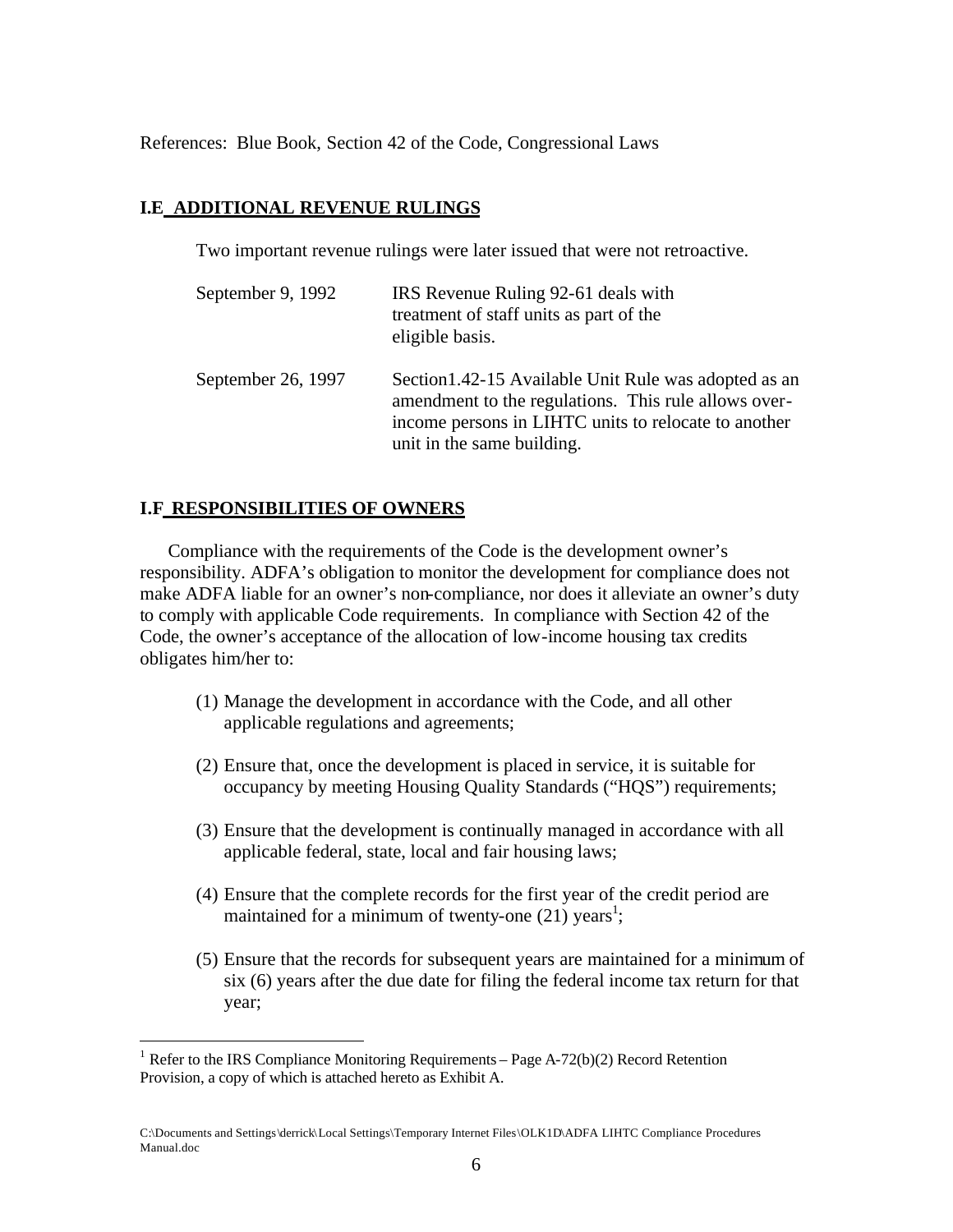- (6) Keep ADFA informed of the placed in service date, completion of the development, as well as any material changes such as ownership or management that is made at any time during all phases of development;
- (7) Furnish to ADFA a signed copy of the completed IRS form 8609, and make available all such 8609 forms to ADFA's staff during any on-site review;
- (8) Cooperate with ADFA's staff during compliance reviews;
- (9) Furnish a copy of the election request to the IRS, showing change from family size to unit size in determining maximum allowable rents;

(10) Furnish the Annual Owner's Certification and Compliance Monitoring Status Report current as of December  $31<sup>st</sup>$  of each year. ADFA mails the Owner's Certification and Compliance Monitoring Status Report forms to owners annually in November. The Annual Owner's Certifications are due in ADFA's office by January 15<sup>th</sup>. Annual Compliance Monitoring Status Reports are due in ADFA's office by February  $1<sup>st</sup>$ . ADFA may accept company rent rolls if they are consistent with our Compliance Monitoring Status Report format and provide essential information. The Annual Owner's Certification, attached hereto as Exhibit B, and the ADFA Compliance Monitoring Status Report, attached hereto as Exhibit C, are annual requirements for the duration of the compliance period; and

(11) Assume liability for any instance of non-compliance and to correct such deficiencies as required.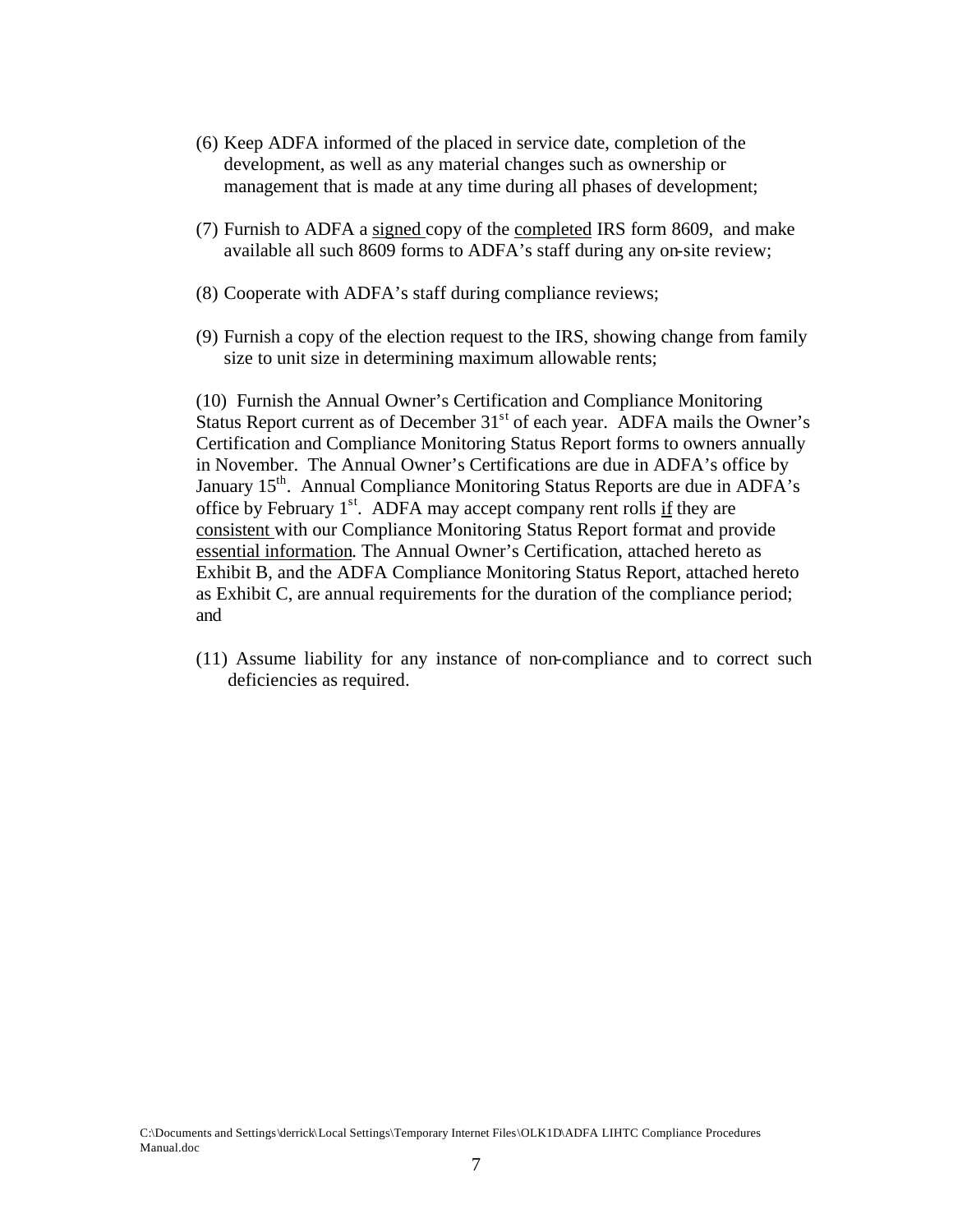## **SECTION II – COMPLIANCE REQUIREMENTS**

## **II.A ON-SITE REVIEWS**

After a qualified development has been placed in service, ADFA will initiate compliance monitoring reviews. ADFA's staff will visit each development by the second year that the last building of the development is placed-in-service and once every three years throughout the compliance period. ADFA's staff will randomly select 20% of tax credit units and tenant files for review.

ADFA's staff will contact the owner or manager to schedule the on-site visits, which will include the following reviews:

- A. Record Keeping
- B. Fair Housing
- C. Tenant Files
- D. Housing Quality Standards for Buildings, Units and Common Areas

## **II.B MONITORING FEE**

Beginning with 2001 reservations, ADFA will assess and collect a compliance monitoring fee of 6 % of the total amount of annual credits. ADFA will submit an invoice for the fee upon issuance of IRS Form 8609. Owner's failure to pay the monitoring fee will result in the issuance of IRS Form 8823-Report of Non-Compliance or Building Disposition.

# **II.C RECORD KEEPING**

ADFA recommends that each development owner or manager maintain an "Administrative File for ADFA LIHTC Record Keeping Procedures." Since the information will be reviewed by ADFA during each visit, the Administrative File must include, but is not limited to the following items:

- ??Completed 8609 forms on each building (signed by ADFA and the development owner, with building identification numbers);
- ??Records that indicate the character and use of any nonresidential portion of the development included in eligible basis as defined under Section 42(d). For example, tenant facilities that are available on a comparable basis to all tenants for which no separate fee is charged for the use of the facilities or facilities reasonably required by the development;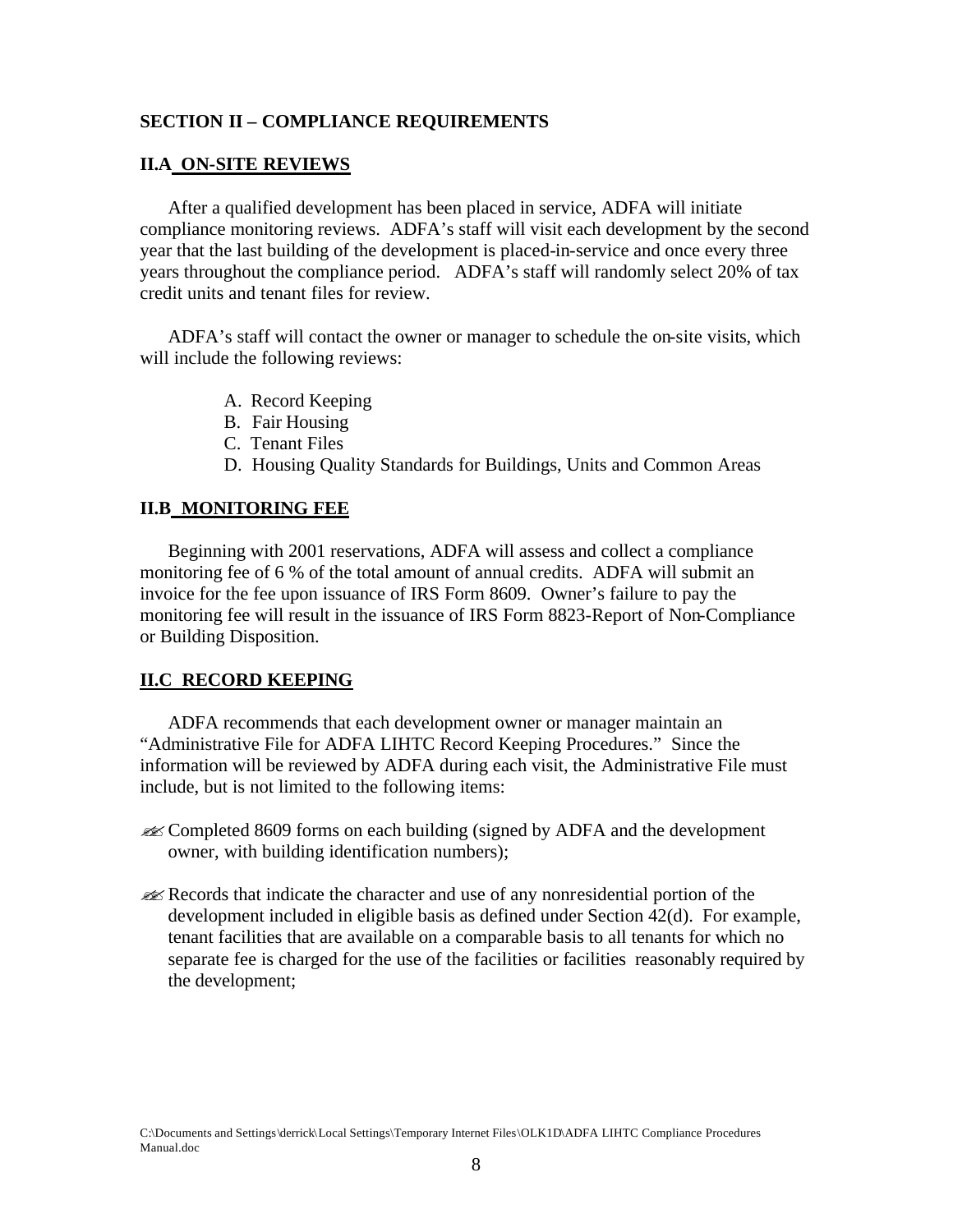- **EX** Certificates of Occupancy or Approval;
- **Example 1** and gualified basis of the building at the end of the first year of the credit period;
- **EX** Copy of Land Use Restriction Agreement ("LURA");
- **EX** The vacancy history of the low income units and when and to whom the next available unit was rented;
- **EX** Total number of units in the property (this information must be retained on a building-by-building basis including the number of bedrooms and the square footage of each unit);
- **EX** HUD income tables for all years the development has been placed in service;
- **EX** Household size;
- ??Rents charged on each type of unit, including applicable utility allowances for all years the development has been placed in service;
- $\mathcal{L}$  Non-residential use fee (i.e. additional fees charged for parking, etc.);
- $\mathcal{Z}$  20/50 Test, Section 42 of the Code, OR 40/60 Test, Section 42 of the Code (also known as the minimum set-aside);
- **Example 28 Partnership Agreement;**
- **Evidence of Fair Housing Compliance;**
- ??Copies of reports submitted to ADFA (if applicable, such as annual occupancy status reports); and
- **Example 12** Change in Ownership documentation, if applicable

First year records (including the tenant file for each tenant that initially occupied the LIHTC units, rent rolls, etc.) provide evidence that the property met its minimum setaside, targeted applicable fraction, and other elected set-asides. Such first year records must be kept for twenty-one (21) years and subsequent records must be kept for a minimum of six (6) years, as mandated under the Code.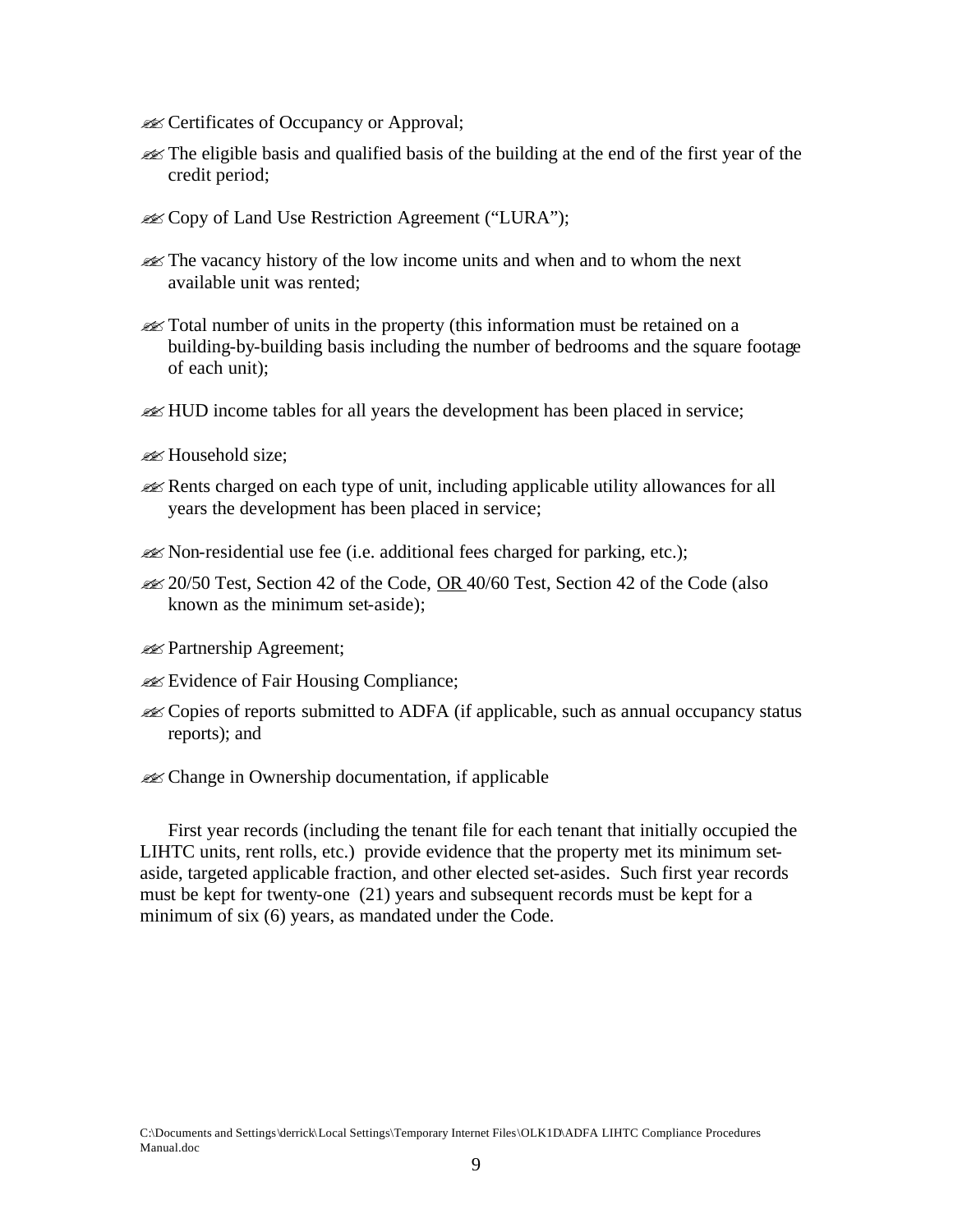## **II.D FAIR HOUSING**

During the on-site visit, ADFA's staff, in addition to interviewing tenants, will check the following:

- ??Posting of Equal Housing Opportunity symbol on all advertising and exterior property sign;
- **Example 1** Display of the Equal Housing Opportunity sign in office where tenant applications are taken;
- $\ll$  Existence of acceptable number and location of accessible parking spaces and their proximity to units, ramps, etc.
- $\mathscr{A}$  Maintenance of waiting lists and sign-in sheets;
- **EX** Diverse placement of accessible units for the disabled;
- ??Safe and sanitary condition of accessible units for the disabled (if units are chosen as part of random selection); and
- ??Utilization of a current Affirmative Fair Housing Marketing Plan (ADFA can provide necessary forms if owner needs assistance in developing and implementing a Plan).

Requirements for New Buildings: In buildings that were ready for first occupancy after March 13, 1991, and have an elevator and four (4) or more units:

- **EXECUTE:** Public and common areas must be accessible to persons with disabilities;
- **EX** Doors and hallways must be wide enough for wheelchairs;
- **EX** The main entrance for the building must be at least 32 inches wide, measured between the face of the door and opposite doorjamb;
- $\ll$  All units must have (1) an accessible route into and through the unit; (2) accessible light switches, electrical outlets, thermostats and other environmental controls; (3) reinforced bathroom walls to allow later installation of grab bars; and (4) kitchens and bathrooms that can be used by people in wheelchairs.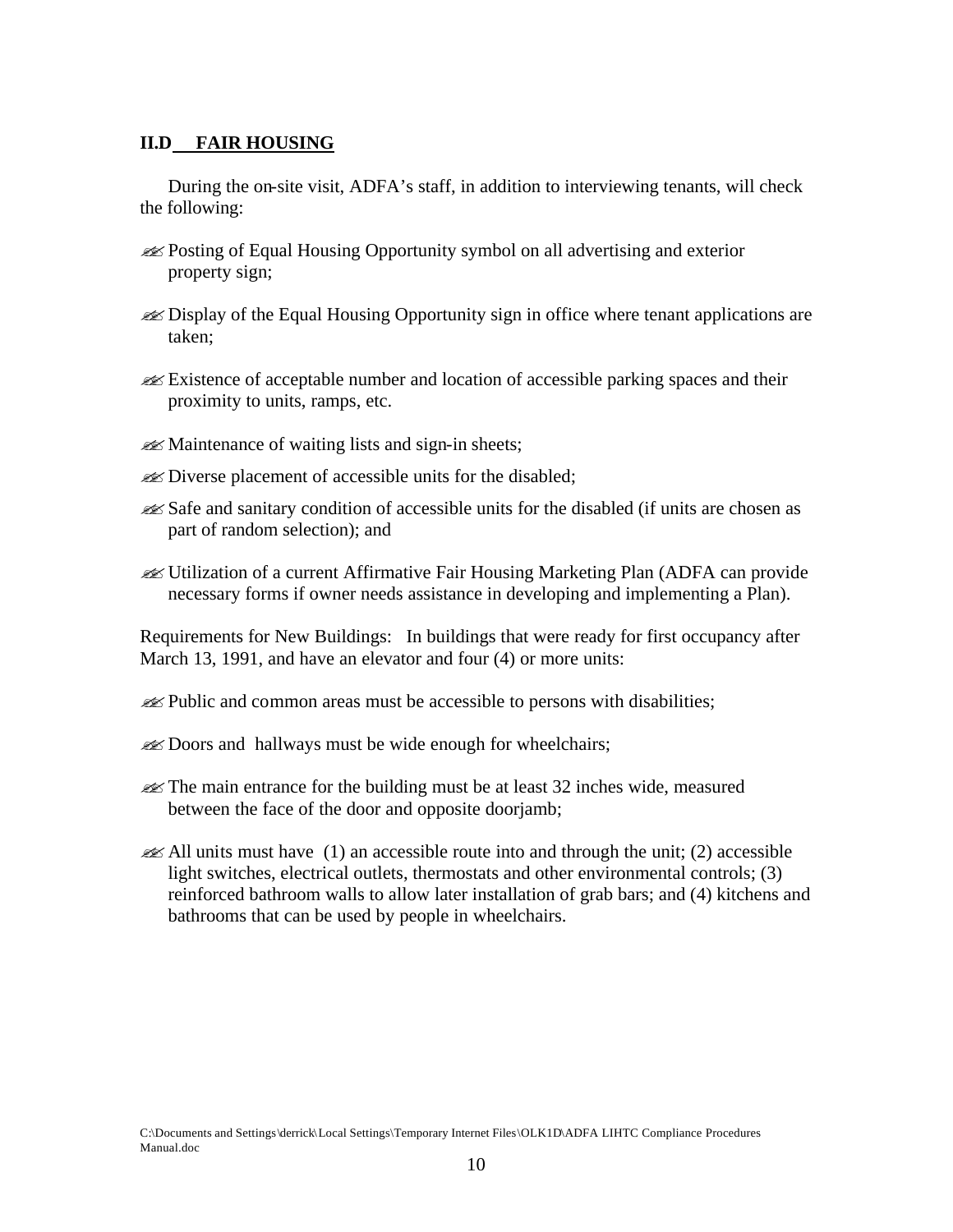#### **II.E TENANT FILES**

ADFA requires files to be maintained in a consistent order. ADFA's staff will randomly select and review at least 20% of current tenant files, as required by IRS. First year tenant files must also be available on site for review. ADFA staff's review will encompass but is not limited to the following:

??Ensure that all documents are completed, signed and dated by all appropriate parties;

- $\mathcal{L}$  Review initial tenant income certifications:
- $\lll$  Review executed leases for the initial lease term of six (6) months or longer and for rents charged for each LIHTC unit;
- ??Review signed authorization for release of income, employment and asset information;
- $\lll$  Review and document annual income, subsidized rent, tenant contribution, utility allowance, and gross rent for compliance with LIHTC program limits;
- ??Ensure that third party income verifications are completed, signed and dated by all parties;
- **Ensure that appropriate asset income verifications are used;**
- **Ensure that income recertifications are completed within the 12-month period;**
- **EX** Review original tenant applications;
- $\mathscr{A}$  Review student eligibility guidelines;
- ??Review unit inspection forms (unit inspections are recommended quarterly) and maintenance records; and

**EXACTER** Review tenant complaint forms, responses, and other correspondence

ADFA recommends the use of files divided into sections as follows with the latest information on top:

Section I **Example 3** Original Signed Tenant Application **226** Signed Leases **Example 3** Signed Tenant Agreement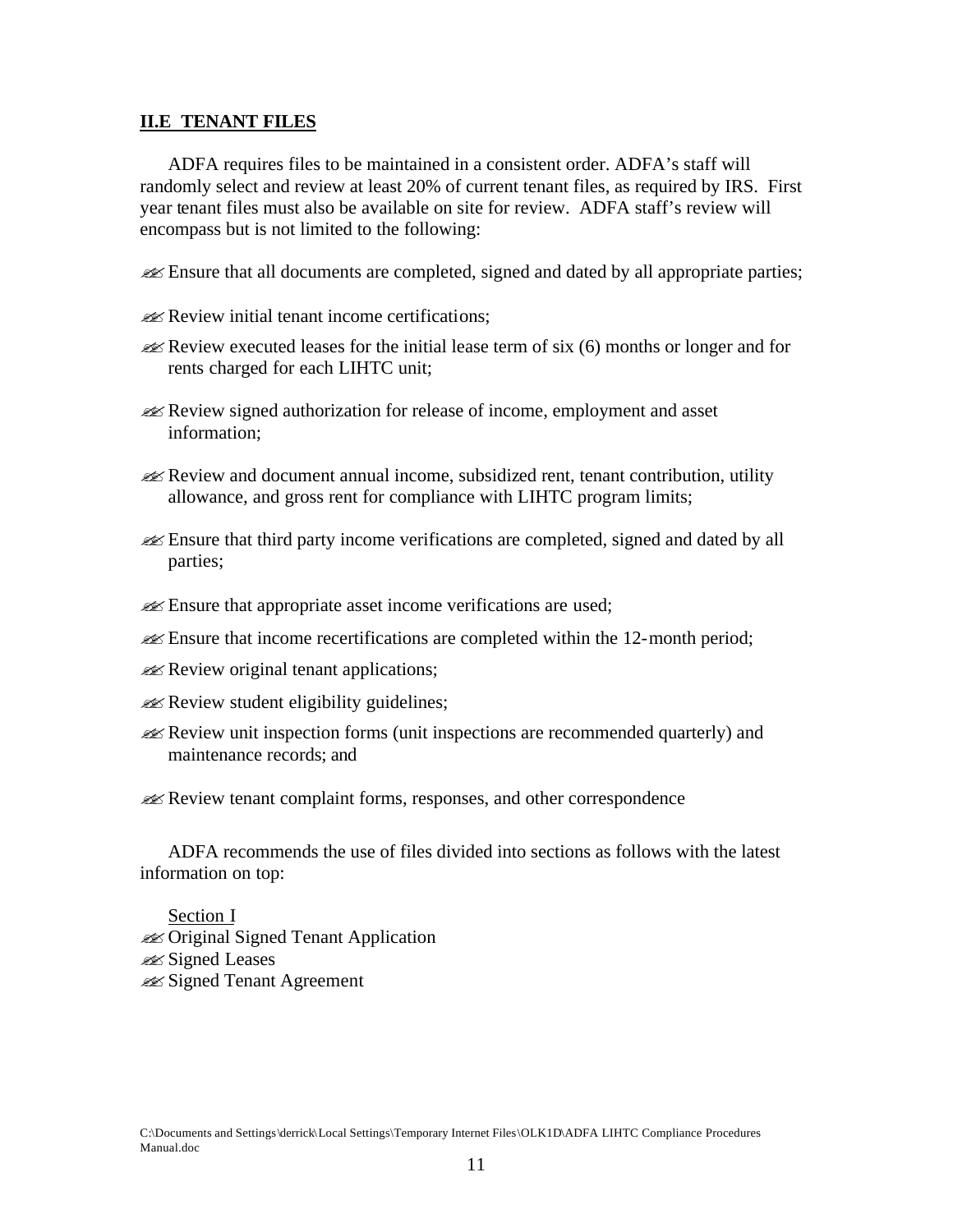Section II

- ??Move-in Certification plus accompanying copies of birth certificates, Social Security cards, etc.
- ??Affidavit of alimony or child support
- ??Authorization of release of information
- **EX** Real estate verification
- ??Worksheet and calculator tape supporting determination of resident eligibility
- **EX** Statement of student status, if applicable
- ??Third-party verifications of income
- ??Self-employment verification, if applicable
- **Example 3** Social Security payment letters
- **22** Zero income statement, if applicable
- **EX** Bank statements
- **EX** Asset statements and verifications
- ??Telephone conversation reports clarifying third party verifications or other similar circumstances (if applicable)
- **Example** Secretifications

# Section III

- **EX** Current rent and Income limits
- **Example** List of utility allowances
- ??Amount of rental assistance payments
- **EX** Amount of rent paid by tenant
- ??Copies of tenant's checks or receipts, if applicable

# Section IV

**EX** Correspondence between tenant and manager

# Section V

- **EX** Proof of move-in inspection signed by tenant and manager
- **EX** Proof of quarterly unit inspections and maintenance requests
- $\mathcal{L}$  Proof of repairs needed or requested (must be made within 30 days)
- **EX** Copies of work orders
- **EX** Copies of receipts or proof of completion
- **EX** Proof of move-out inspection

The above-mentioned documents under Section V may also be maintained in a separate "Unit Maintenance" folder.

# **II.F HOUSING QUALITY STANDARDS ("HQS")**

ADFA's staff will conduct inspections of the units that are randomly selected for file audit and will utilize HUD Form 52580 (Inspection Checklist), a copy of which is attached hereto as Exhibit D. Owners may utilize Form 52580 for quarterly unit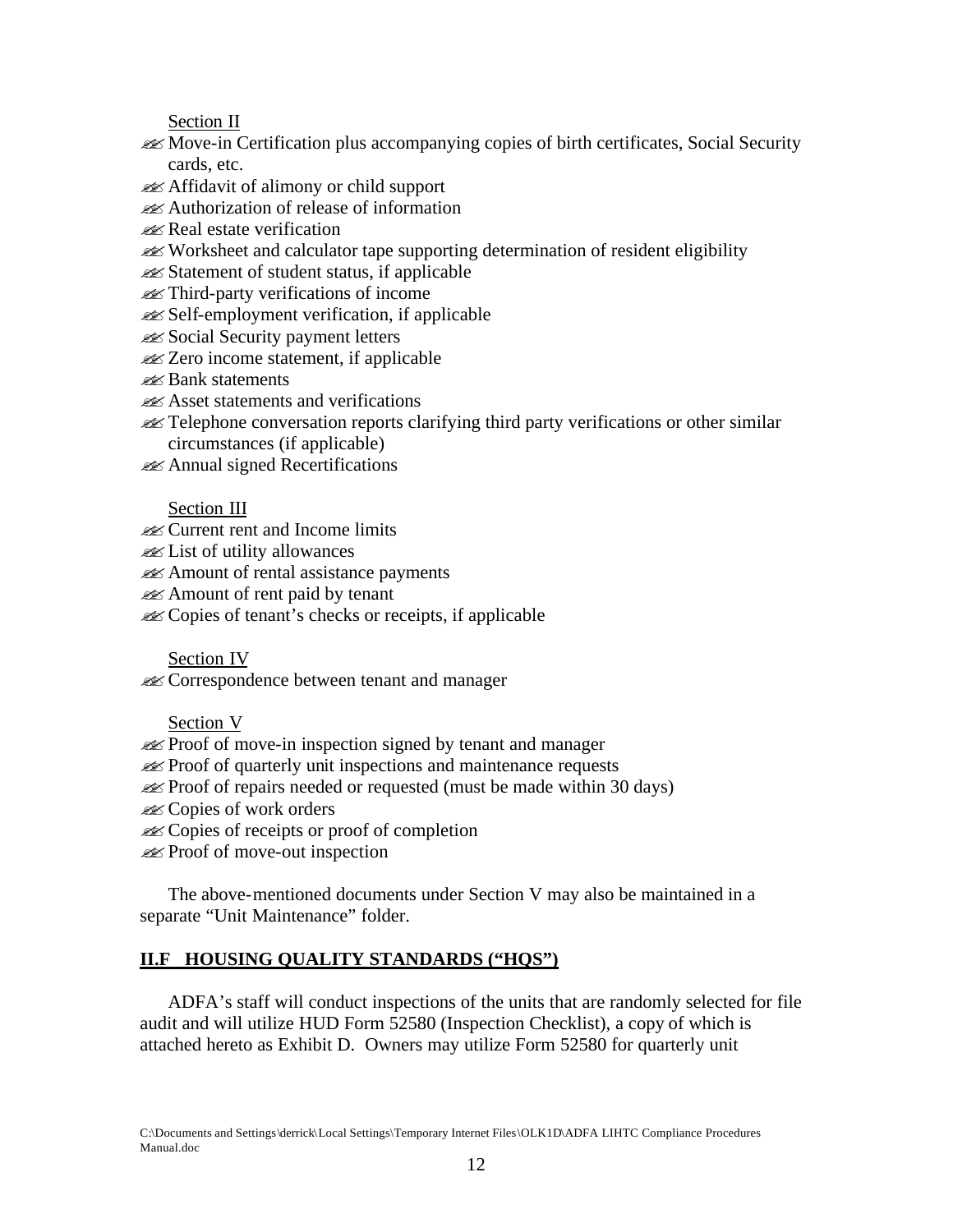inspections or a similar form that substantially incorporates the information of Form 52580.

During compliance monitoring visits, ADFA's staff will inspect the following:

- $\mathscr{L}$  Smoke detectors (must be functioning);
- ??Conditions related to health, safety and sanitary issues (i.e. housekeeping, trash disposal, evidence of infestation, fire hazards, etc.)
- **Example 3** Condition of grounds and exterior buildings;
- $\mathscr{A}$  Accessibility of breezeways and walkways;
- **Example 2** Condition of interior stairs and common halls;
- $\mathscr{A}$  Light fixtures, switch plates, etc.;
- **Existence of electrical hazards;**
- ??Condition of kitchen sinks, faucets, stoves, exhaust fans, refrigerators, etc.
- $\mathcal{L}$  Bathroom sinks, toilets, tubs and showers;
- **Exterior locks and door frames;**
- ??Condition of carpet, flooring, windows, screens, walls and ceilings in all rooms;
- **Example 3** General condition of heating and cooling units; and
- $\mathscr{A}$  Overall condition of unit.

## **SECTION III – COMPLIANCE ISSUES**

## **III.A MINIMUM SET-ASIDE**

In order for an owner to claim tax credits, a development must have a minimum number of qualified tax credit units. The owner must select one of two minimum setasides, which establishes both the minimum percentage of tax credit units at the development and the maximum income limit used to determine tenant eligibility.

The choices are 20/50 and 40/60. Under the 20/50 selection, 20% or more of the aggregate residential rental units in the development must be occupied by persons with incomes of 50% or less of the area median gross income adjusted for family size. Under the 40/60 selection, 40% or more of the aggregate residential units in the development must be occupied by individuals with incomes of 60% or less of the area median gross income adjusted for family size.

The owner selects the minimum set-aside when applying for the tax credit allocation and makes the election on Form 8609. Once selected, the minimum set-aside is irrevocable. The year tax credits are "claimed" determines when the minimum set-aside test must be met. The minimum set-aside test must be maintained for the entire compliance period. If the property is identified as a multiple building project on Line 8b of Form 8609, the minimum set-aside may be met across the development. If the property is not identified as such, the minimum set-aside must be met building-bybuilding. For 1987-1990 developments, the minimum set-aside had to be met within twelve (12) months of the placed-in-service date. For 1991 and later years, the minimum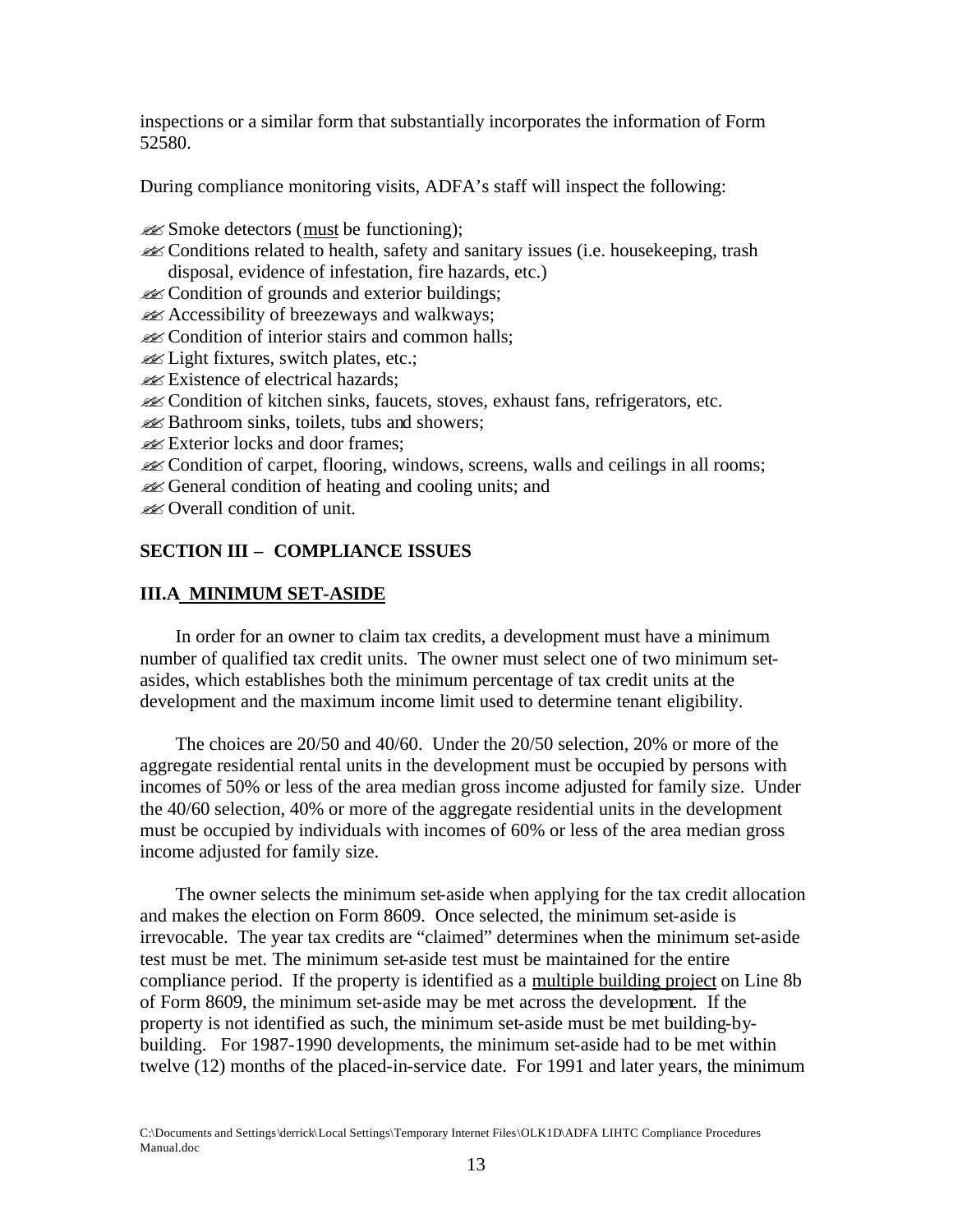set-aside must be met no later than December 31 of the second year of the initial credit period. The minimum set-aside must be met before any credits may be claimed.

The federal minimum set-aside election must not be confused with other set-aside elections that may have earned extra points in the allocation process and are recorded in the development's Regulatory Agreement. Additionally, the tax credit set-aside must not be confused with HOME fund requirements or subsidy programs such as Section 8 or Rural Development. Owners must always determine the tax credit minimum set-aside first and review allocation documents to identify any additional set-asides. If the development has layers of funding, the owner must follow the most restrictive set-aside requirements.

#### **III.B INCOME LIMITS**

The Department of Housing and Urban Development (HUD) publishes the Section 8 area median gross income (AMGI) limits annually. The IRS requires these income limits, adjusted for family size, to be used when determining eligibility of LIHTC tenants at move-in. The minimum set-aside election establishes whether the 50% or 60% AMGI limit applies to the development 's tax credit units.

HUD's L50 Very Low Income amounts equal the 50% AMGI limits for households of one to eight persons. The 60% AMGI limit must be calculated from the 50% limits. The 60% AMGI limit equals 120% of the HUD Very Low-Income amount for the corresponding family size. Owners must calculate the 60% limits by multiplying the 50% AMGI figures by 1.2.

When HUD publishes new income limits, owners are required to implement the new income limits no later than 45 days after the effective date. Any fluctuations in the income limits will have a corresponding impact on maximum gross rent amounts. When determining income levels for qualifying tenants, the correct family size must be determined. A family includes all occupants of the unit. Owners should closely monitor family size.

Note: Owners and managers must review development files to determine if HUD or Rural Development restrictions also apply or if owner agreed to other income restrictions.

#### **III.C MAXIMUM GROSS RENTS**

Units qualifying for tax credits are subject to a rent restriction formula that sets the maximum gross rent that may be charged. The maximum gross rent (including utilities) may not exceed 30% of the imputed income limitation. If low-income tenants are charged more than the allowable rent, the unit is in non-compliance and recapture of credits may result. Whenever utility costs are paid directly by the tenant, gross rent must include an allowance for utilities. Telephone and cable are not considered to be essential utilities and are not included in the allowance for utilities.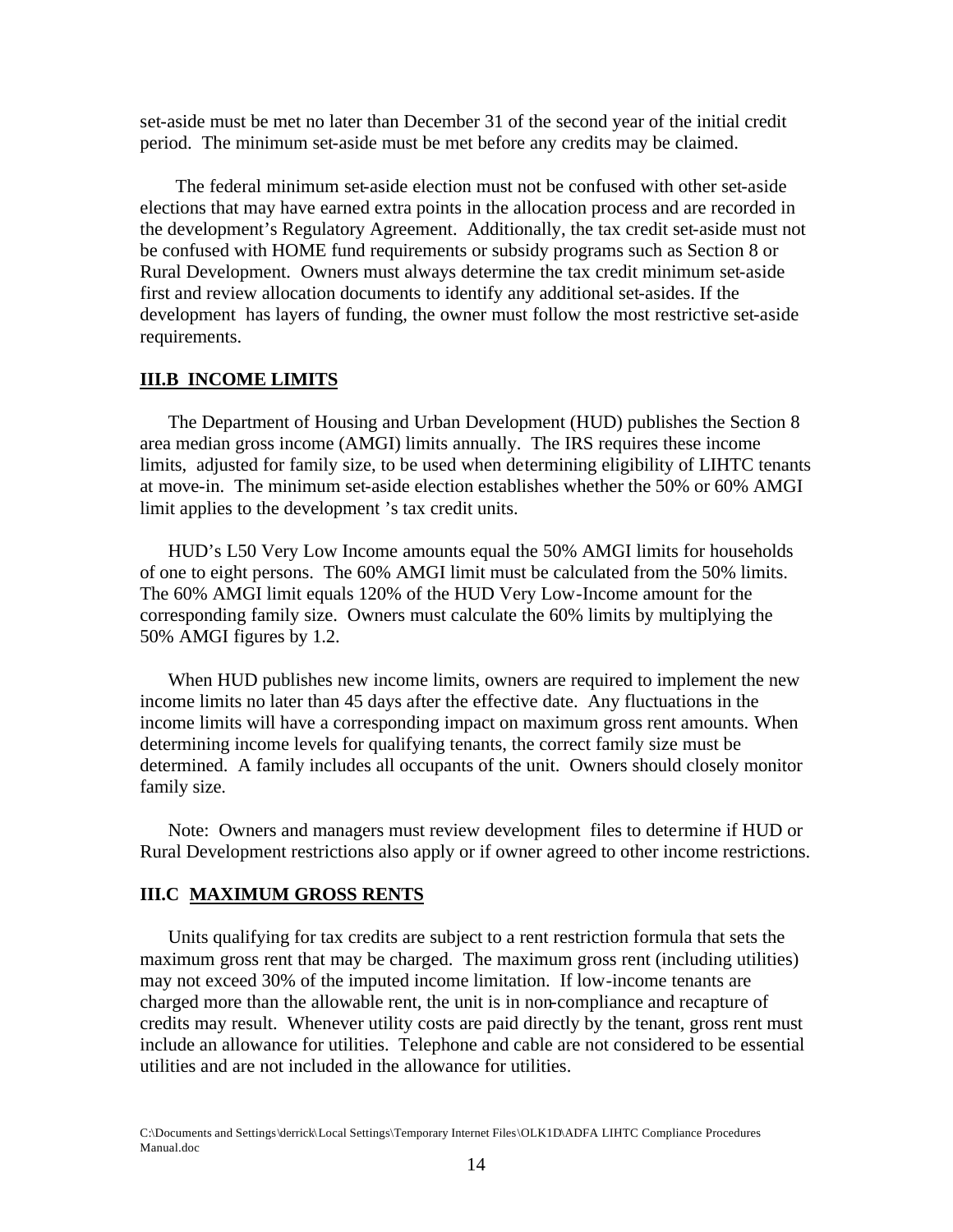# **Maximum Gross Rent = (Applicable Income Limit x 30%) divided by 12. Remember that the tenant's rent plus the utility allowance cannot exceed the maximum gross rent.**

If the rent calculation ends with an amount beyond the decimal point, you must not round the amount up. Rounding up would charge more than the maximum allowable rent, thus resulting in non-compliance.

Example: If the applicable income limit is \$21,750, multiply by .30 to get \$\$6,525.00, then divide by 12 to get \$543.75. You may round this amount down to \$543.00 but you cannot round up to \$544.00. The maximum gross rent including the utility allowance cannot exceed \$543.75.

## 1987-1989 Developments

For developments with 1987, 1988, or 1989 tax credit allocations, the unit rent is calculated using the income limit for the actual number of people in the household. Thus, the maximum rent can increase or decrease based on respective changes in the household composition.

| # Persons        |     |        |        |        |        |        |        |
|------------------|-----|--------|--------|--------|--------|--------|--------|
| Income<br>Limits | 50% | 12,150 | 13,900 | 15,600 | 17,350 | 18,750 | 20,150 |
|                  | 60% | 14,580 | 16,680 | 18,720 | 20,820 | 22,500 | 24,180 |

The resulting maximum allowable rents (including utility allowance) based on household size equals (limit x  $30\%$ ) ÷ 12:

| # Persons |     |     | -   | ັ   |     |     |     |
|-----------|-----|-----|-----|-----|-----|-----|-----|
|           | 50% | 303 | 347 | 390 | 433 | 468 | 503 |
| Rents     | 60% | 364 | 417 | 468 | 520 | 562 | 604 |

The rent decreases based on a reduction in household composition or a decrease in the income limits.

## 1990+ Developments

For developments with 1990 and subsequent allocations, the rent formula uses an imputed family size of 1.5 persons per bedroom to determine the applicable income limit to be used for rent calculations. For efficiency or studio units, the 1-person income limit is used.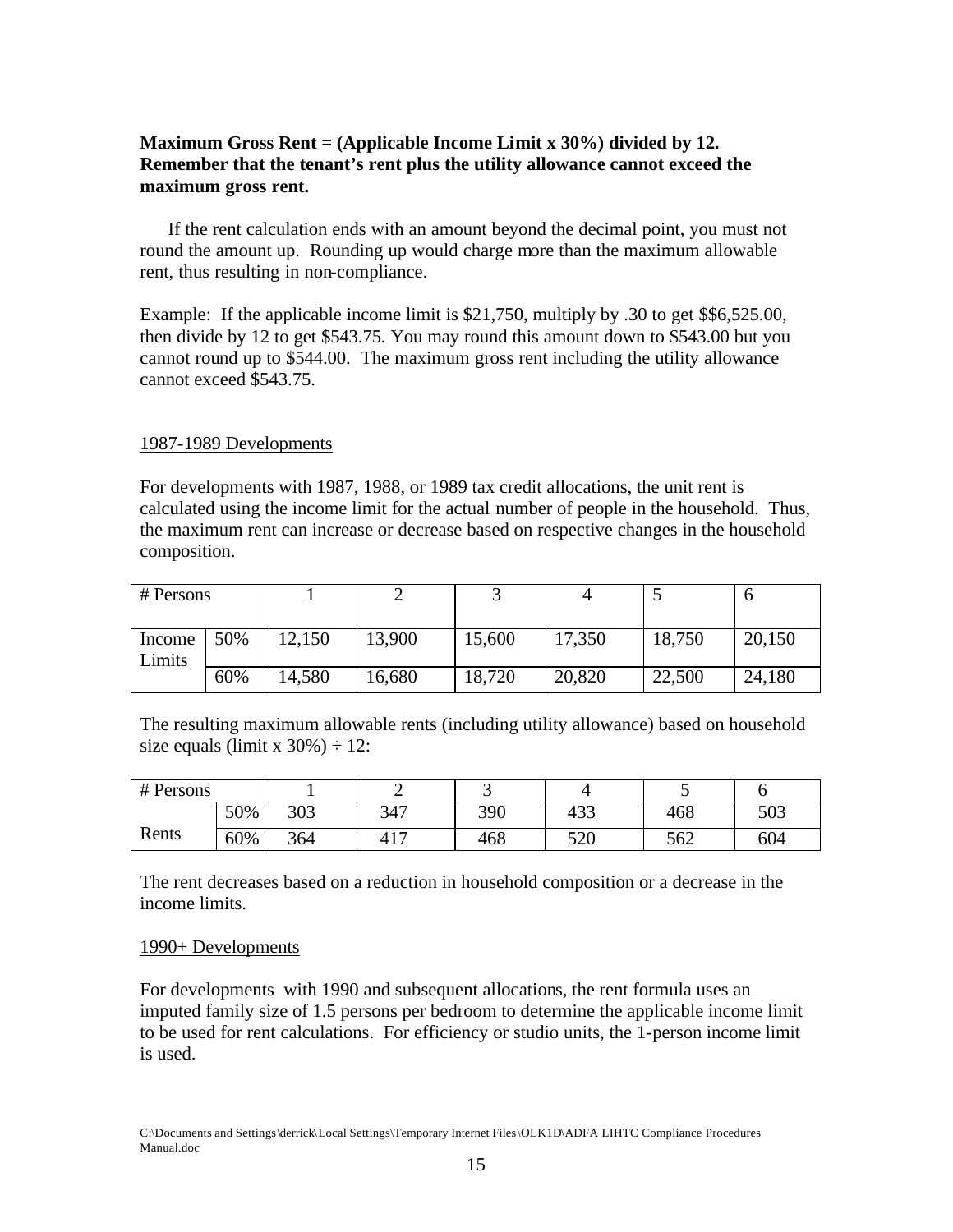To determine which income limit is used for the bedroom size rent formula, use the imputed household size of 1.5 persons times actual number of bedrooms.

Studio – 1 person 1 BR – 1.5 persons  $2 BR - 3$  persons 3 BR - 4.5 persons

For the 1.5 person income limit, take the 1-person limit, add to the 2-person limit and divide by 2. Multiply your answer by 30% and divide by 12 to arrive at maximum rent.

2 bedrooms:  $1.5 \times 2 = 3$ . Use the income for 3 persons x 30% divided by  $12 = \text{maximum}$ rent.

3 bedrooms:  $1.5 \times 3 = 4.50$ , which means that you take the income limit for 4 persons and add to the income limit for 5 persons, divide by 2. Multiply by 30% and divide by  $12 =$ maximum rent.

4 bedrooms: 1.5 x 4 = 6. Use the income limit for 6 persons x 30% divided by  $12 =$ maximum rent.

| Income Lumus |     |        |        |        |        |        |        |  |
|--------------|-----|--------|--------|--------|--------|--------|--------|--|
| # Persons    |     |        |        |        |        |        |        |  |
| Income       | 50% | 12,150 | 13,900 | 15,600 | 17,350 | 18,750 | 20,150 |  |
| Limits       | 60% | 14,580 | 6,680  | 18,720 | 20,820 | 22,500 | 24,180 |  |

| <b>Maximum Rents</b> |     |     |     |     |                 |     |  |
|----------------------|-----|-----|-----|-----|-----------------|-----|--|
| # Bedrooms           |     |     |     |     |                 |     |  |
| Income               | 50% | 303 | 325 | 390 |                 | 503 |  |
| Limits               | 60% | 364 | 390 | 468 | 54 <sub>1</sub> | 604 |  |

## **III.D RENT SUBSIDIES**

Gross rent does not include any housing assistance payments made to an owner to subsidize a tenant's rent (i.e. Section 8). Only the actual rent paid by the tenant, including tenant-paid utilities, is counted toward the maximum allowable rent. For example, if the LIHTC maximum gross rent is \$350.00 and the total tenant payment is \$250.00 with Rental Assistance paying an additional \$150.00 subsidy to equal the Contract Rent of \$400.00, there is no problem. The amount paid by the tenant, including utilities, does not exceed \$350.00.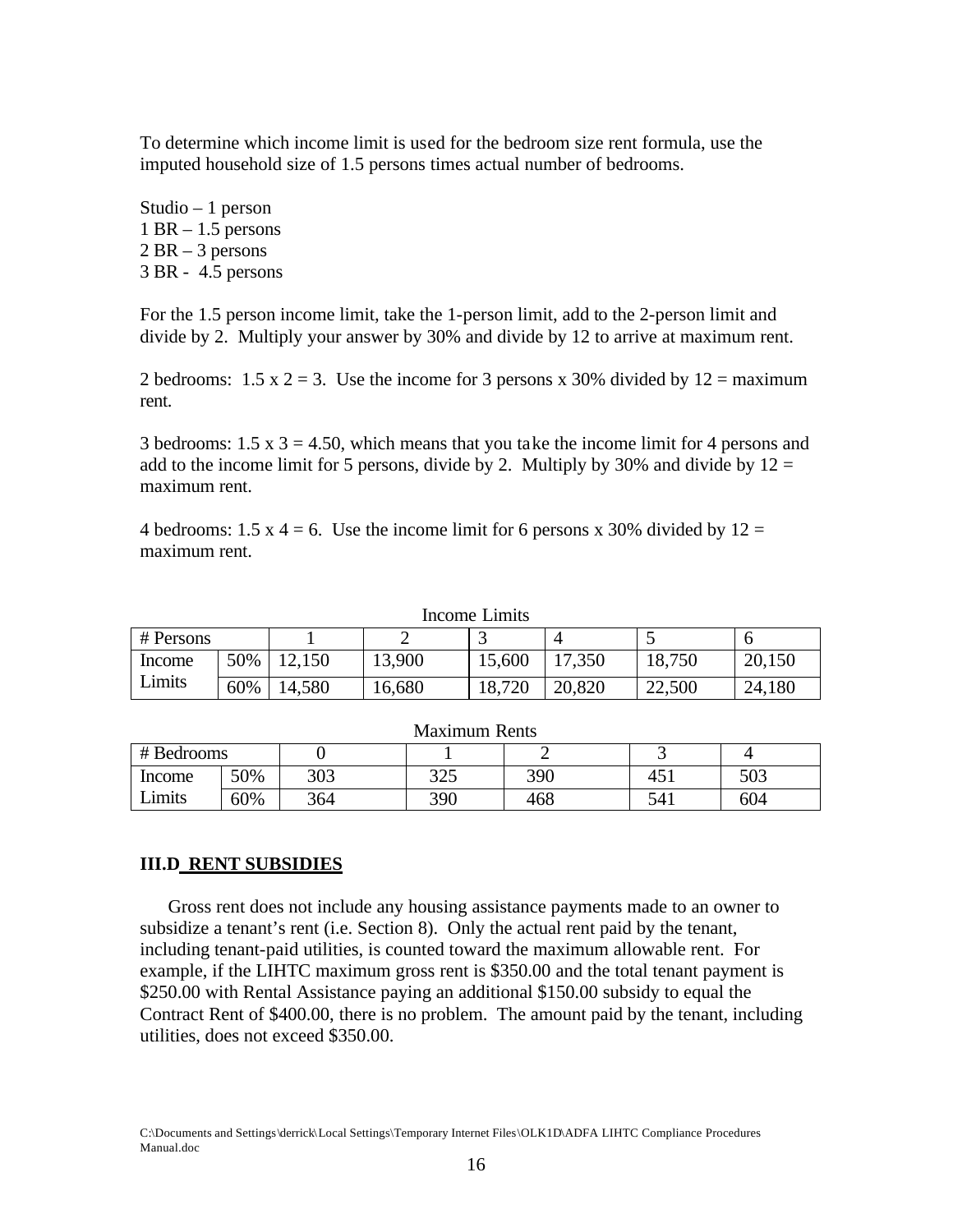## **III.E SECTION 8 RENTAL ASSISTANCE**

Under the HUD Section 8 Program, a tenant cannot pay more than 30% of his adjusted gross income for rent. For this reason, in 1989 the IRS ruled that if the tenant portion of rent increases above the LIHTC maximum allowable rent, thereby reducing the Section 8 subsidy, the higher rent may be charged. Owners must make sure the total tenant payment does not exceed the maximum LIHTC rent at time of move-in.

## **III.F RURAL DEVELOPMENT OVERAGE**

In RD 515 Projects, overage rents may result when 30% of the tenant income minus the utility allowance exceeds the RD Program's Basic Rent. If this overage rent exceeds the LIHTC rent, then the overage cannot always be charged. For 1991 and later year developments, the overage can be charged for amounts that are turned over to RD. In 1987-1990 developments , the overage cannot be charged to the tenant since the provision is not retroactive.

## **III.G UTILITY ALLOWANCES**

Utilities include the costs for heat, lights, air conditioning, water, sewer, and trash removal. Neither telephone nor cable television is included in utilities. Whenever a tenant directly pays utility costs, a utility allowance must be used to determine the maximum unit rent that may be charged. The utility allowance must be subtracted from the maximum gross rent to determine the maximum tenant portion of rent.

Owners must calculate utility allowances based on one of the following:

- 1. HUD-regulated buildings use HUD-approved utility allowances;
- 2. Rural Development-assisted building use RD-approved utility allowances on all rent restricted units in the building;
- 3. Conventional building use local Public Housing Authority utility allowances unless utility company data can support alternate amounts;
- 4. Conventional building with Section 8 subsidy through certificates or vouchers owners must use the local Public Housing Authority Section 8 Existing utility allowances for those Section 8 units.
- 5. Utility Companies Owners may obtain written estimates by private utility companies pertaining to comparable property of similar size, construction, and geographical area and to specific types of units (e.g. by number of bedrooms). Once obtained, a private utility estimate must be used for a building. Owners must average the utility costs for each unit type and divide by 12 to determine monthly utility allowance.

Utility allowances must be updated annually. Any changes in utility allowances have a direct impact on the net chargeable rent to the tenant. Any new allowance must be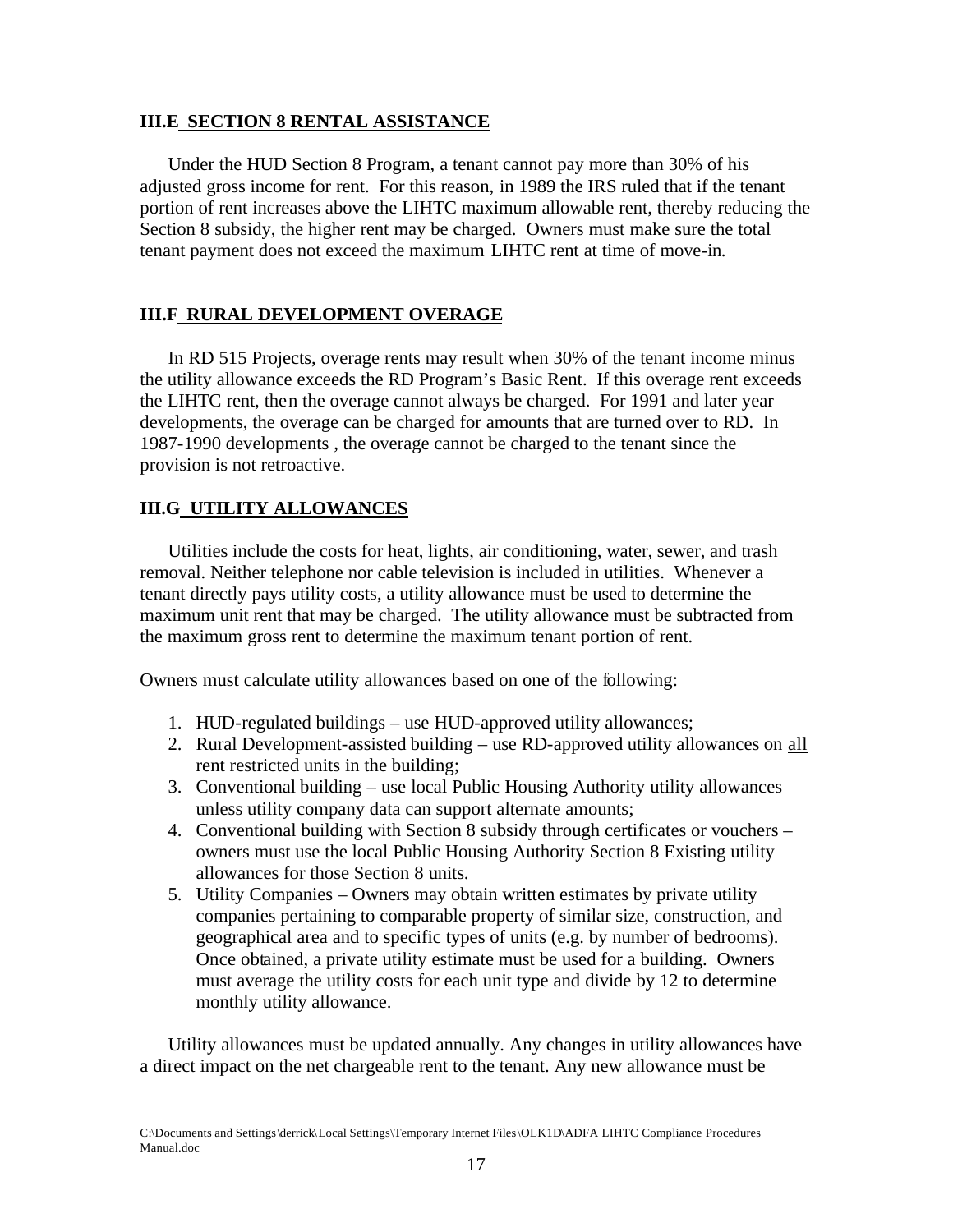implemented within 90 days of the change. Owners must be sure that the lease indicates when and under what circumstances the rent and utilities may change.

#### **III.H VACANT UNIT RULE**

If a low-income unit becomes vacant during the year, the unit remains in compliance with LIHTC regulations and eligible for the tax credit. The unit may be counted in the set-aside requirement and in determining the qualified basis provided the owner has made reasonable attempts to rent the unit or the next available comparable or smaller size unit to an eligible household and no other comparable or smaller size units in the building are rented to non-qualifying individuals.

Units that have never been occupied are termed "empty", rather than vacant, and cannot be counted as low-income units. Empty units must be included in the building's total unit count for purposes of counting the applicable fraction.

Throughout the compliance period, owners are required to keep records for each qualified low-income development showing the low-income unit vacancies and data for when, and to whom the next available units were rented. The vacant unit rule applies to both 100% LIHTC developments and mixed income developments.

#### **III.I NEXT AVAILABLE UNIT RULE**

If the household income for residents in a qualified unit increases to more than 140% of the current applicable income limit, the unit is considered an "over-income-unit" but may continue to be counted as an LIHTC unit as long as two conditions are met. The unit must continue to be rent restricted and the next comparable size unit in the building must be rented to a qualified low-income tenant. The owner of an LIHTC building must rent to qualified residents all comparable units that are available or that subsequently become available in the same building until the applicable fraction (excluding the overincome units) is restored to the percentage on which the credit is based. Once the original applicable fraction of the building has been restored, the "over-income" unit may remain rent restricted or may become a market-rate unit if the building is a mixed income building.

#### **III.J RELOCATING EXISTING TENANTS**

If existing LIHTC tenants wish to transfer to a different LIHTC unit in the same building (as identified by the building identification number), they do not need to be recertified. A new lease must be executed to be effective on the move-in date to the new unit. If existing LIHTC tenants wish to transfer to a unit in another building (as identified by the building identification number) the tenants must be treated exactly as prospective tenants moving in for the first time and all application, certification, and verification procedures must be completed for the household. A previously qualified tenant whose income now exceeds the applicable income limit may relocate to another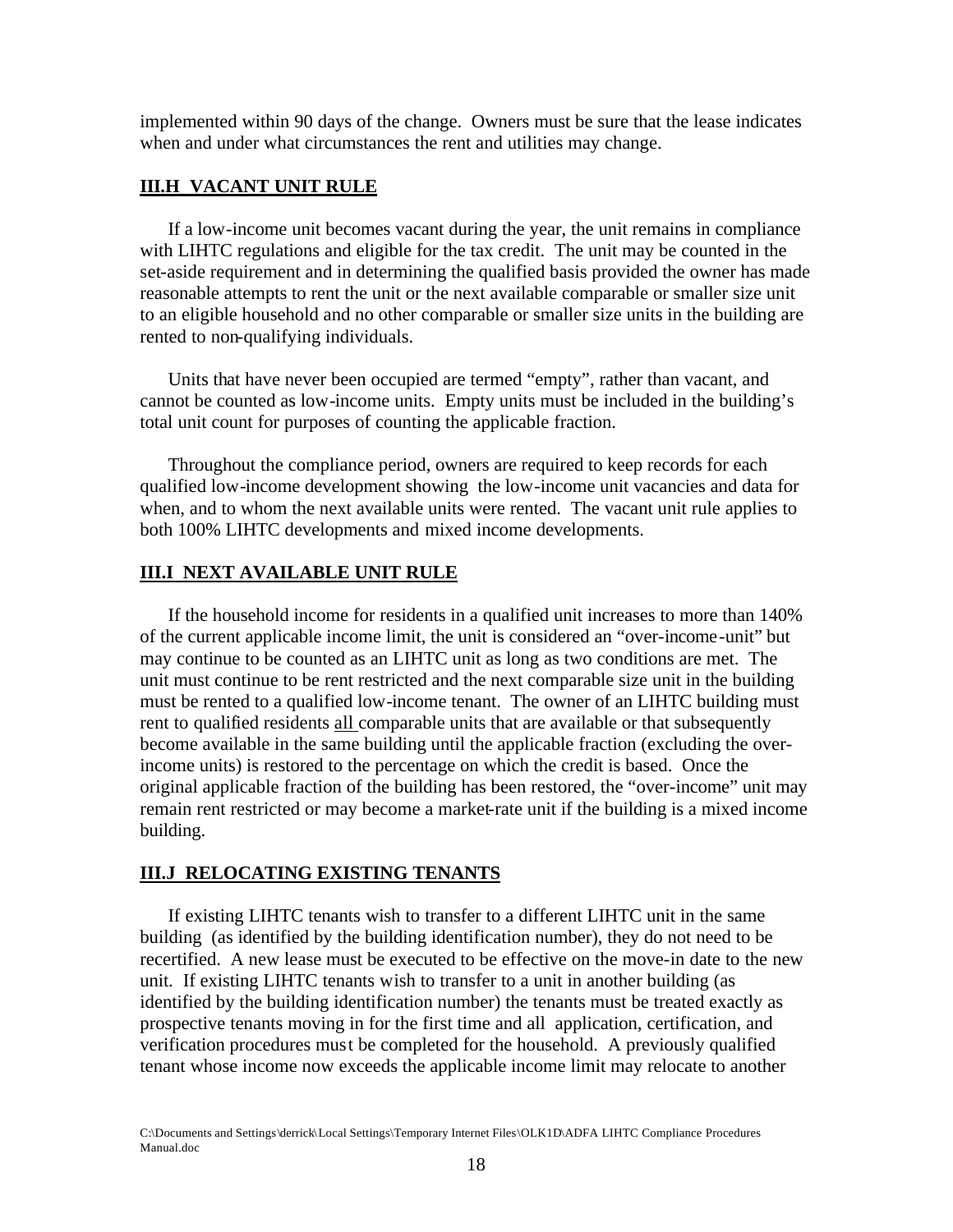low-income unit within the same building. A tenant whose income now exceeds the applicable limit would not be eligible to move to a tax credit unit in another building. Any LIHTC tenant who moves to another building must be re-qualified and certified as an eligible tenant.

During the initial credit period, existing tenants cannot be relocated for the purpose of qualifying more than one LIHTC unit to count toward the minimum set-aside or applicable fraction.

## **III.K STAFF UNITS**

Revenue Ruling 92-61 [Section A], effective 9/9/92, allows a unit for a **full-time** staff member to be considered part of a development's "common area". Such units are not classified as residential rental units and thus are not included in either the numerator or denominator of the applicable fraction under section  $42(c)(1)(B)$  for purposes of determining the building's qualified basis.

Two options apply:

- 1. If the staff unit is a rental unit and is to be counted as part of the qualified basis, then the staff must be income-eligible, be certified, and sign a lease the same as any LIHTC tenant. In this case, if the staff member receives free rent or a rental discount, the imputed value of the rent or discount must be included as income.
- 2. If the unit is not a residential unit but used as common area by full-time staff, then the staff does not have to be income eligible, certified, leased or considered a tenant.

The bottom line is that the staff person must be full-time for the unit to be common area. The owner's application and allocation documents should specify the number of common area units set aside for staff. The Revenue Ruling does not apply to any building placed in service prior to September 9, 1992, or to any building receiving an allocation of tax credits prior to that date, unless the owner filed a tax return that is consistent with this ruling.

#### **III.L NON-TRANSIENT OCCUPANCY**

According to the Code, residential units must be for use by the general public and all of the units in a development must be used on a non-transient basis. For LIHTC units to be in compliance, a six-month minimum lease term is required at initial occupancy of such low-income units. A six-month lease addendum should be signed with in-place tenants who do not have six months left on an existing lease when the building is placedin-service. The only exceptions to this requirement would be for Single Room Occupancy (SRO) housing rented on a month-by-month (30-day lease) basis or transitional housing for the homeless.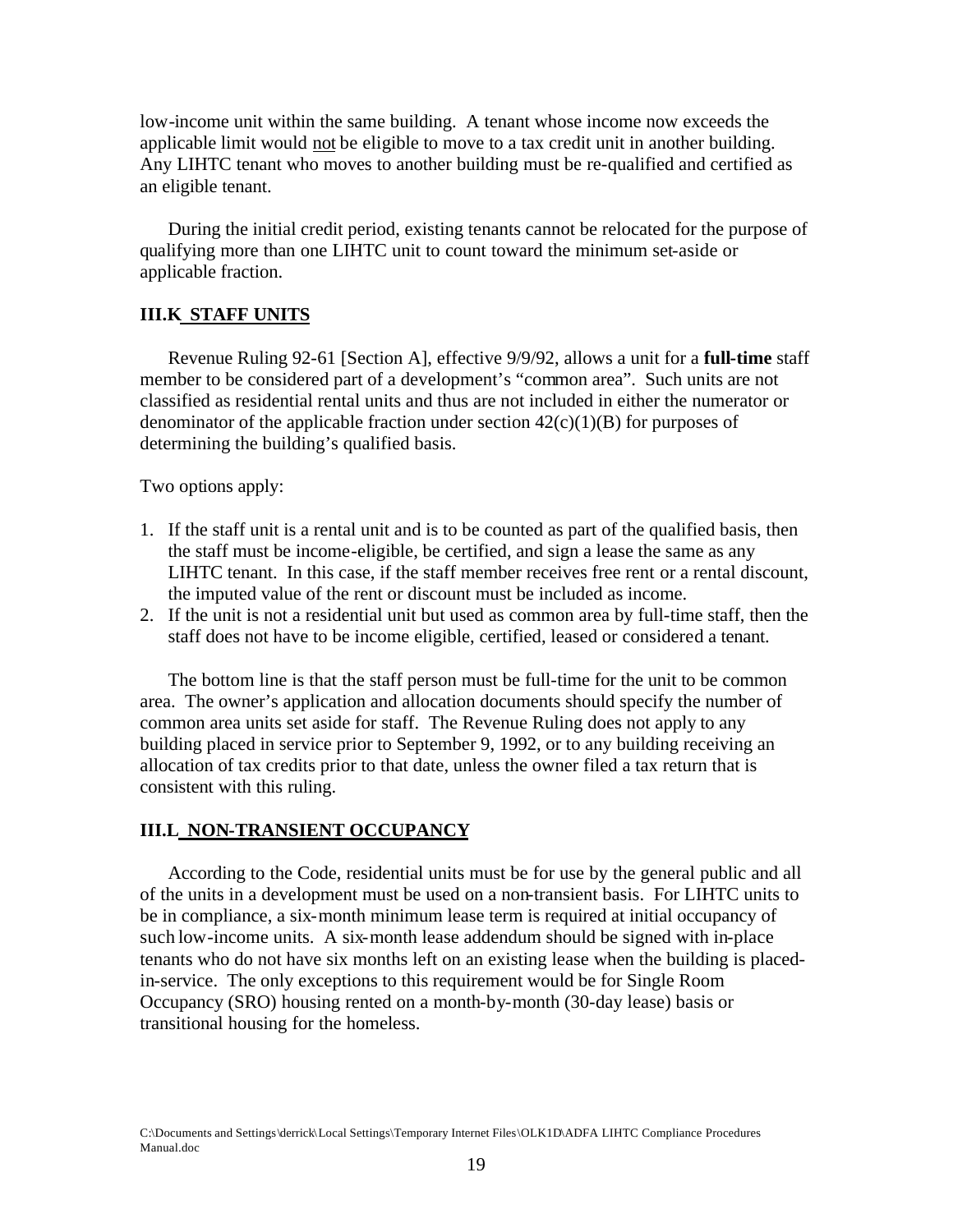## **III.M GENERAL PUBLIC / FAIR HOUSING / SECTION 504 / ADA**

All residential rental units in the development must be available for use by the general public. LIHTC properties are subject to Title VIII of the Civil Rights Act of 1968, also known as the Fair Housing Act. This Act prohibits discrimination in the sale, rental, and financing of dwellings based on race or color, religion, sex, national origin, familial status (including children under the age of 18 living with parents or legal custodians, pregnant women and people securing custody of children under 18) and disability. However, all households must be eligible in the areas of income, occupancy, selection criteria by management, and type of property.

Tax credit units may not be provided only for members of a social organization or provided by an employer for its employees. Also, a residential unit is not for use of the general public, and therefore , does not qualify under the Code as part of a hospital, nursing home, sanitarium, lifecare facility, dormitory, trailer park, retirement home that provides significant services other than housing, or intermediate care facility for the disabled.

The Fair Housing Act also mandates specific design and construction requirements for multi-family housing built after March 13, 1991, to provide accessible housing for individuals with disabilities. Owners are expected to be familiar with accessibility requirements for their developments in compliance with the Fair Housing Act, Section 504 of the Rehabilitation Act of 1973, as amended, and Americans with Disabilities Act ("ADA"). Some of those pertinent facts are:

- ??New Construction Requirements: Since March 13, 1991, Fair Housing has required that downstairs units in non-elevator buildings and all units in elevator buildings be accessible.
- **EX** Reasonable Accommodation: The law requires that reasonable accommodations in rules, regulations, policies and procedures may have to be made for disabled applicants or residents.
- $\mathscr{A}$  Reasonable Modification: The law requires that reasonable physical alterations cannot be refused to an applicant or tenant.
- ??Section 504: Section 504 of the Rehabilitation Ace of 1973 covers all federal programs, including Community Development Block Grant ("CDBG"), HOME funds, RD, PHA and HUD properties. New construction and substantial rehabilitation require that a minimum of 5% of units or a minimum of one and additional 2% of units or a minimum of one be adapted for wheelchair and visual/hearing impaired respectively. All common areas must be accessible to and useable by the physically mobility impaired. While Fair Housing states that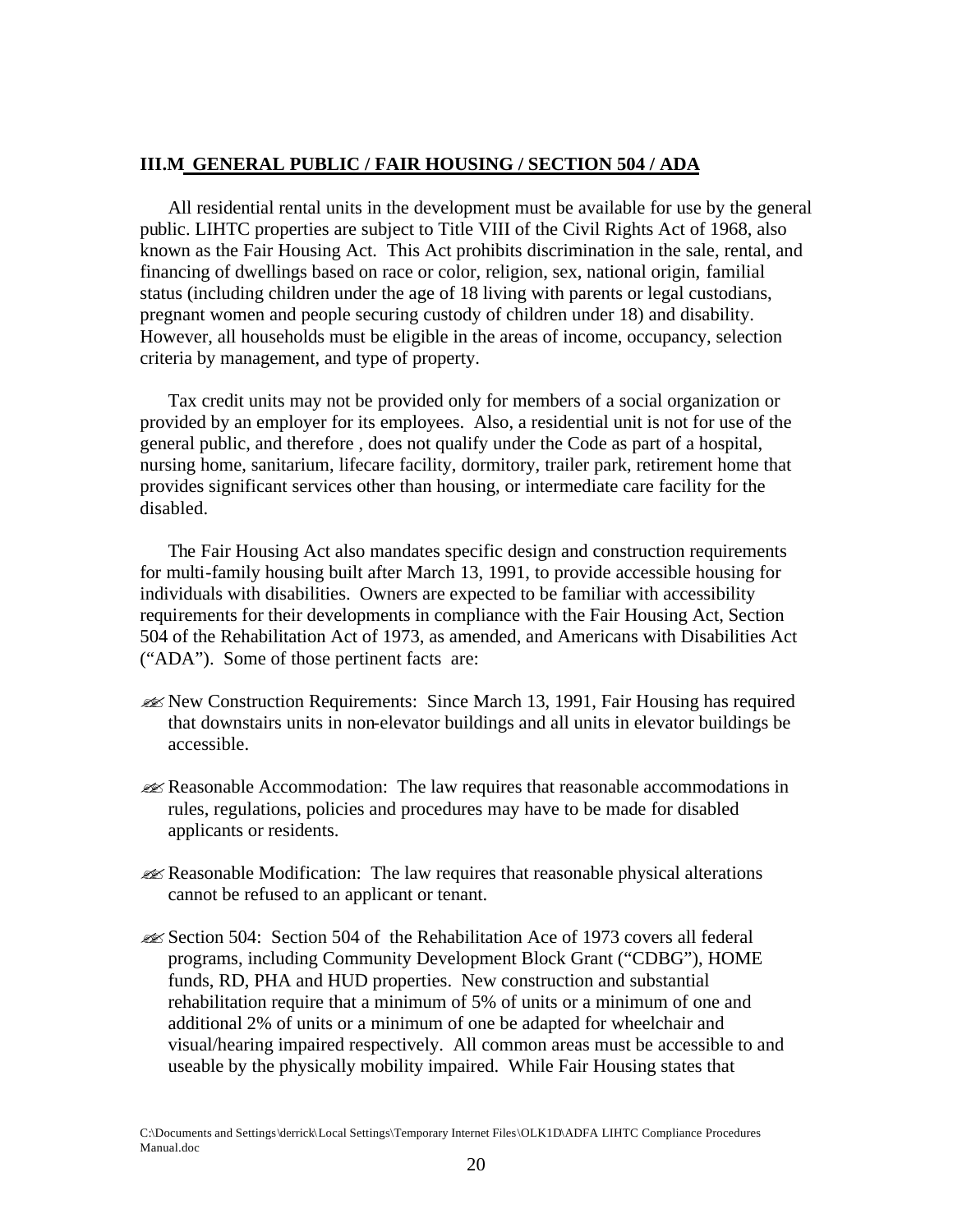reasonable modification costs may be charged to tenants, Section 504 states it is a project expense unless it poses a financial or administrative burden. It is the owner's responsibility to provide documentation to prove financial or administrative burden.

??Fair Housing applies to all LIHTC developments. Section 504 does not apply to conventional 9% deals without other federal funds. This ruling may be subject to change. The ADA provision in regard to public accommodations would require offices and other common areas to be accessible.

The current Annual Owner's Certification being used by ADFA asks the owner to indicate if a finding of discrimination under the Fair Housing Act, 42 U.S.C. 3601-3619 has occurred for the development. A finding of discrimination includes an adverse final decision by the Secretary of Housing and Urban Development (HUD), 24 CFR 180.680, an adverse final finding by a substantially equivalent state or local fair housing agency, 42 U.S.C. 3616a(a)(1), or an adverse judgment by a federal court.

#### **III.N SECTION 8 HOUSING CHOICE VOUCHERS**

Owners may not refuse to rent to Section 8 housing choice voucher holders simply because they have Section 8. On the other hand, owners must not assume a Section 8 certificate or voucher holder automatically qualifies. Applicants eligible for Section 8 may have incomes exceeding LIHTC income limits, may have negative references, or otherwise may not qualify. Proof of income eligibility must be in the tenant file.

#### **III.O SUITABILITY OF UNIT**

A unit must be suitable for occupancy in accordance with state or local codes in order for credits to be claimed. If the unit is not habitable, no credits can be claimed. The IRS has ruled that if a unit is destroyed due to a casualty loss (i.e. fire, flood, or other disaster), credits cannot be claimed while the unit is being replaced. If the unit is restored within a reasonable time, credits can again be claimed and no recapture would occur. What is a reasonable replacement time? The reasonableness of the time period to repair damaged property depends on the extent of the damage. ADFA will consider other factors such as the location of the property and the time of the year. Generally, however, two years should be sufficient for the replacement of property completely destroyed by a casualty loss. In the event the owner is not able to replace the property within two years, ADFA may extend the time period if the owner demonstrates that there is a reasonable cause for delay.

#### **III.P STUDENTS**

The Code specifies that LIHTC housing must be for the use of the general public on a non-transient basis. Further, the regulations state that "no dormitory…may be a qualified low income project". An LIHTC development cannot be entirely occupied by full time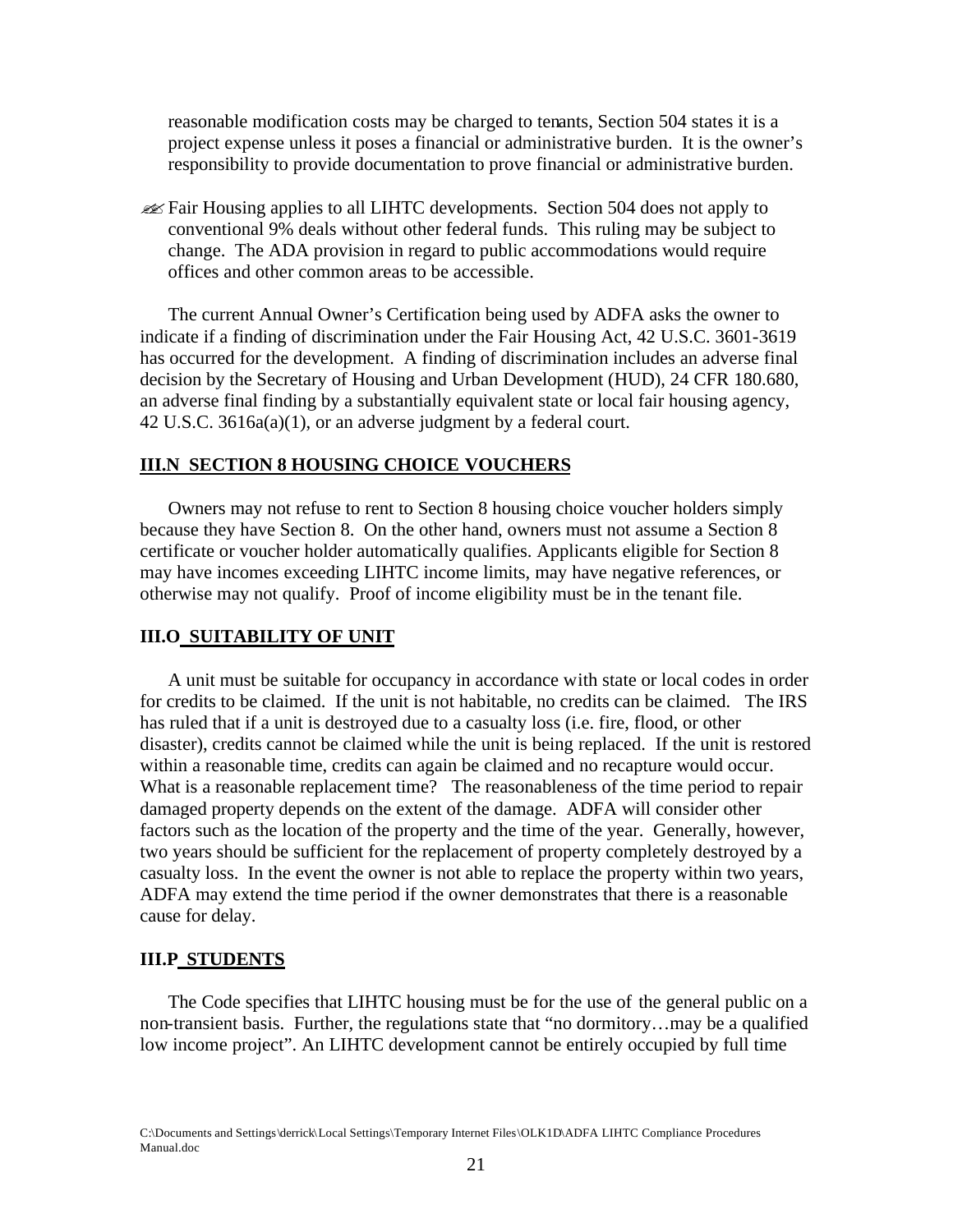students. Student status becomes an issue when everyone in the household is a full-time student.

The tenant, in order to be considered a full-time student, must be (a) taking at least twelve (12) credit hours per semester; (b) taking the school's full-time requirement (as defined by the institution); or (c) enrolled five (5) months out of 12 months in an institution of higher learning. The 5 months need not be consecutive. The Code clearly indicates that student status is to be monitored on a tax-year basis. Thus, an applicant would not be eligible if the person had been a full-time student for 5 months of the tax year even if he/she graduated prior to applying for the LIHTC unit. Owners must adjust tenant certification procedures to consider student status according to this interpretation. Student status must be re-verified at annual recertifications to confirm continuing eligibility of the household. Student status must be verified through the registrar's office of the educational institution. Generally, school refers to elementary through college.

Single full-time students who are not entitled to file a joint tax return are not eligible for the tax credit unit. There is no grandfathering of eligibility because the tenant was not a student when he/she moved in and later became one.

Exceptions: A unit would not be disqualified for tax credits if it is occupied as specified in Section  $42(i)(3)(D)$ —

(i) by an individual who is

??A student and receiving assistance under Title IV of the Social Security Act, or

??enrolled in a job training program receiving assistance under the Job Training Partnership Act ("JTPA") or under other similar federal, state, or local laws, or

(ii) entirely by full-time students if such students are –

**Example parents and the children and parents are not dependents (as defined in section** 152) of another individual outside the household, or

**EX** married and file a joint tax return.

ADFA considers a household eligible if it contains at least one part-time student. Children in grades kindergarten through twelve are considered to be full-time students. Temporary Assistance for Needy Families ("TANF") is an acceptable Title IV program exception. The Arkansas welfare-to-work program known as Transitional Employment Assistance ("TEA") qualifies as a job training program. See Exhibit E for definitions of child, student, and educational institution.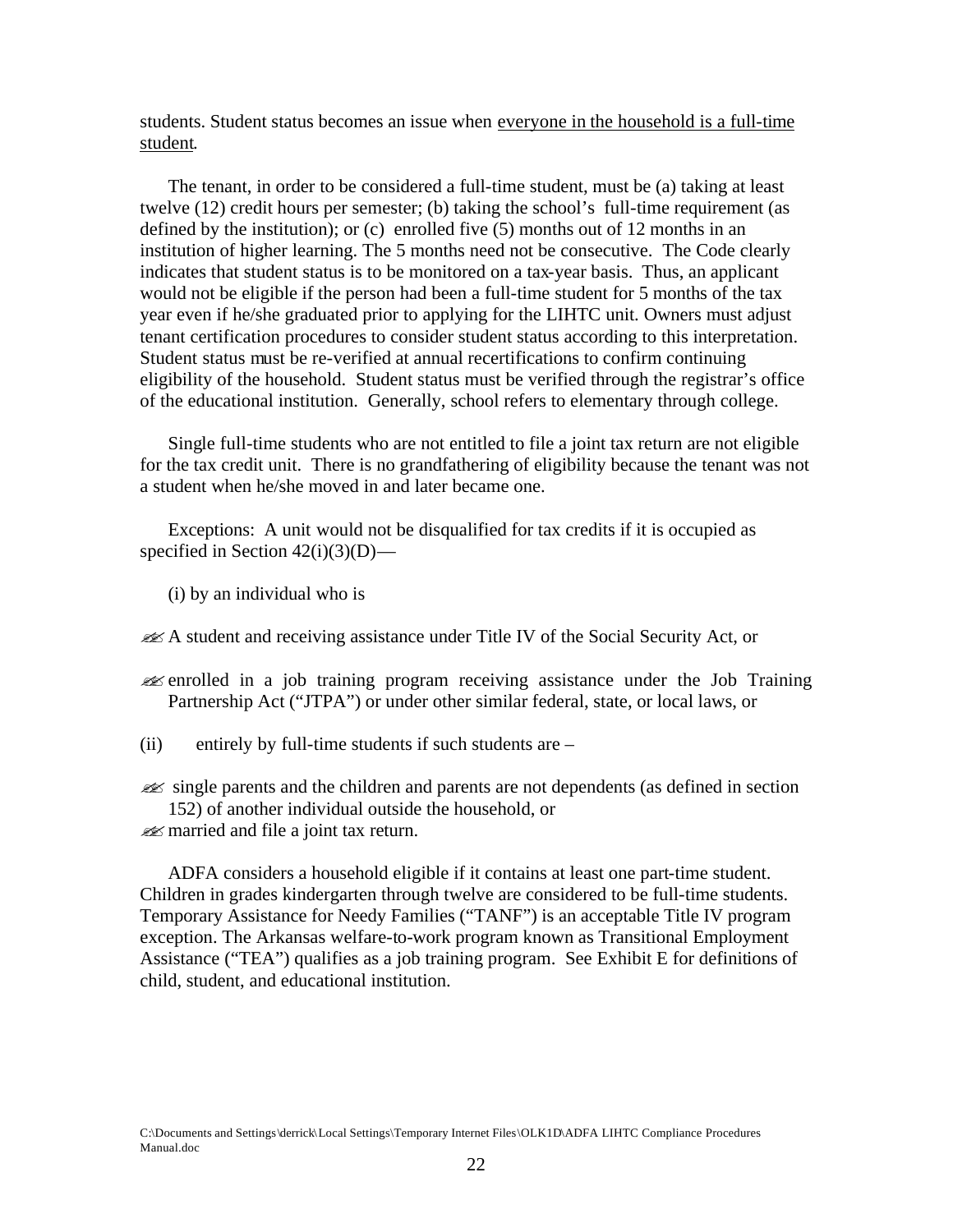## **SECTION IV—DETERMINING TENANT ELIGIBILITY**

Owners must determine and provide documentation that proves the eligibility of potential low-income tenants in accordance with LIHTC requirements. A tenant's income eligibility is determined by comparing the household's gross annual anticipated income, calculated in accordance with HUD Section 8 guidelines, to the LIHTC 50% or 60% area gross median income limits that apply to the development. Owners must verify the household's income and the student status of all household members. The tenant and owner must certify the accuracy of the verified information. Since household composition, income, and student status may change over time, owners must re-certify the eligibility of tenants in tax credit units annually.

## **IV.A HOUSEHOLD SIZE AND INCOME LIMITS**

Section 42 of the Code mandates that HUD Section 8 income limits adjusted for household size be used in determining income eligibility for the LIHTC program. A household can consist of one or more persons. Members need not be related to be considered a household. Count all household members and compare to the per person 50% or 60% income limits currently in effect. Please do not confuse the 140% Rule which allows an existing tenant's income to exceed the allowable limit. Owners or managers must never allow over-income applicants to move into an LIHTC unit. Fulltime students residing together in a unit must qualify under one of the exceptions previously listed on page 22 hereof.

Certain individuals are not considered members of the household in determining the income limits. Do NOT count the following in determining income limits:

- 1. Live-in attendants
- 2. Visitors or Guests
- 3. Foster children
- 4. Foster adults

Temporarily absent members of the household should be counted when determining household size. Count the following:

- 1. Children temporarily absent due to placement in a foster home
- 2. Children away at school but who live with the family during school recesses
- 3. Temporarily absent family members who are still family members (i.e. a tenant, cotenant, or spouse is always considered to be a family member)
- 4. A person confined to a hospital or nursing home per family decision
- 5. A son or daughter on active military duty only if this person leaves dependents or a spouse in the unit.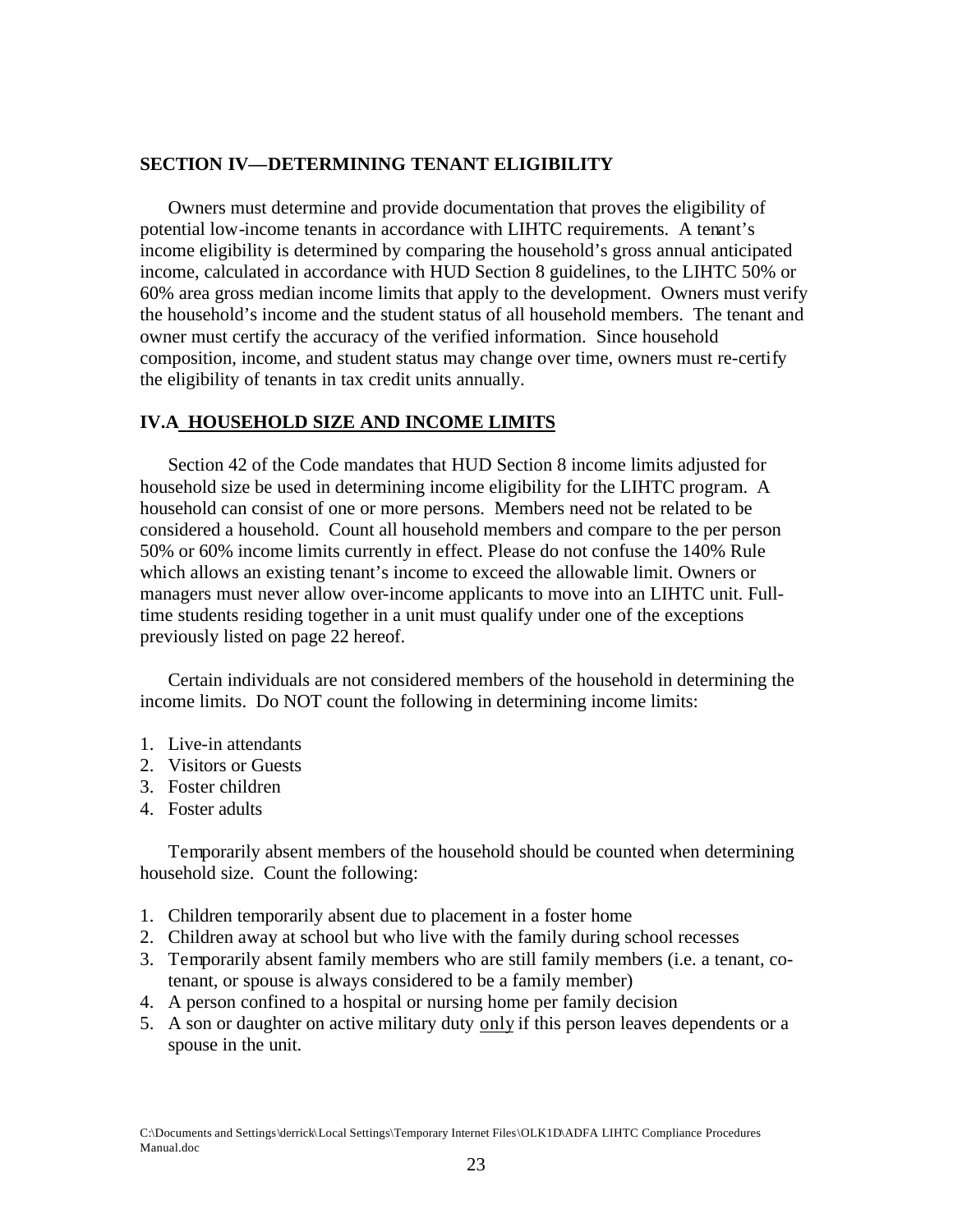ADFA counts unborn children and children who are in the process of being adopted (who do not live in the unit) as household members for the purposes of determining unit size and income limits.

#### **IV.B GROSS ANNUAL INCOME**

Total income is gross income, not adjusted annual income. Tenant income is calculated in a manner consistent with the determination of annual income under Section 8 of the United States Housing Act of 1937 ("Section 8"), not in accordance with the determination of gross income for federal income tax liability. Annual income is the anticipated total income from all sources received by the family head and spouse (even if temporarily absent) and by each additional member of the family, including all net income derived from assets for the 12-month period following the effective date of certification of income. Certain types of income are excluded. For information regarding what annual income includes and excludes and how to calculate annual income, see excerpts from HUD Handbook 4350.3 included as Exhibit F. Allowances used in some government programs, such as childcare, elderly status, medical expense, etc., are not deducted from the household's gross annual income to determine income eligibility for LIHTC units.

#### **IV.C ASSETS**

The net income from assets must be considered when determining the tax credit eligibility of a household. Asset information for all household members (including minors) should be obtained at the time of application. Information regarding what net family assets to include or exclude is provided in the excerpts from HUD Handbook 4350.3 included as Exhibit F.

The owner must verify the cash value for all assets and asset income by obtaining third party documentation. Owners may not use sworn statements of the potential tenants. Assets must be verified for the initial certification of the household and for each re-certification.

If net family assets total \$5,000 or less, owners must count the actual income derived from net family assets.

If net family assets exceed \$5,000, owners must impute the asset income by multiplying the net family assets amount by the passbook rate specified by HUD, which is currently 2 percent (.02). The income to be included in household income will be the greater of (a) actual asset income, or (b) the imputed income from assets.

At each certification and re-certification, applicants and tenants must declare whether or not an asset has been disposed of for less than fair market value during the two years preceding the date of application or the effective date of the re-certification. An asset is considered to be disposed of for less than fair market value if the cash value of the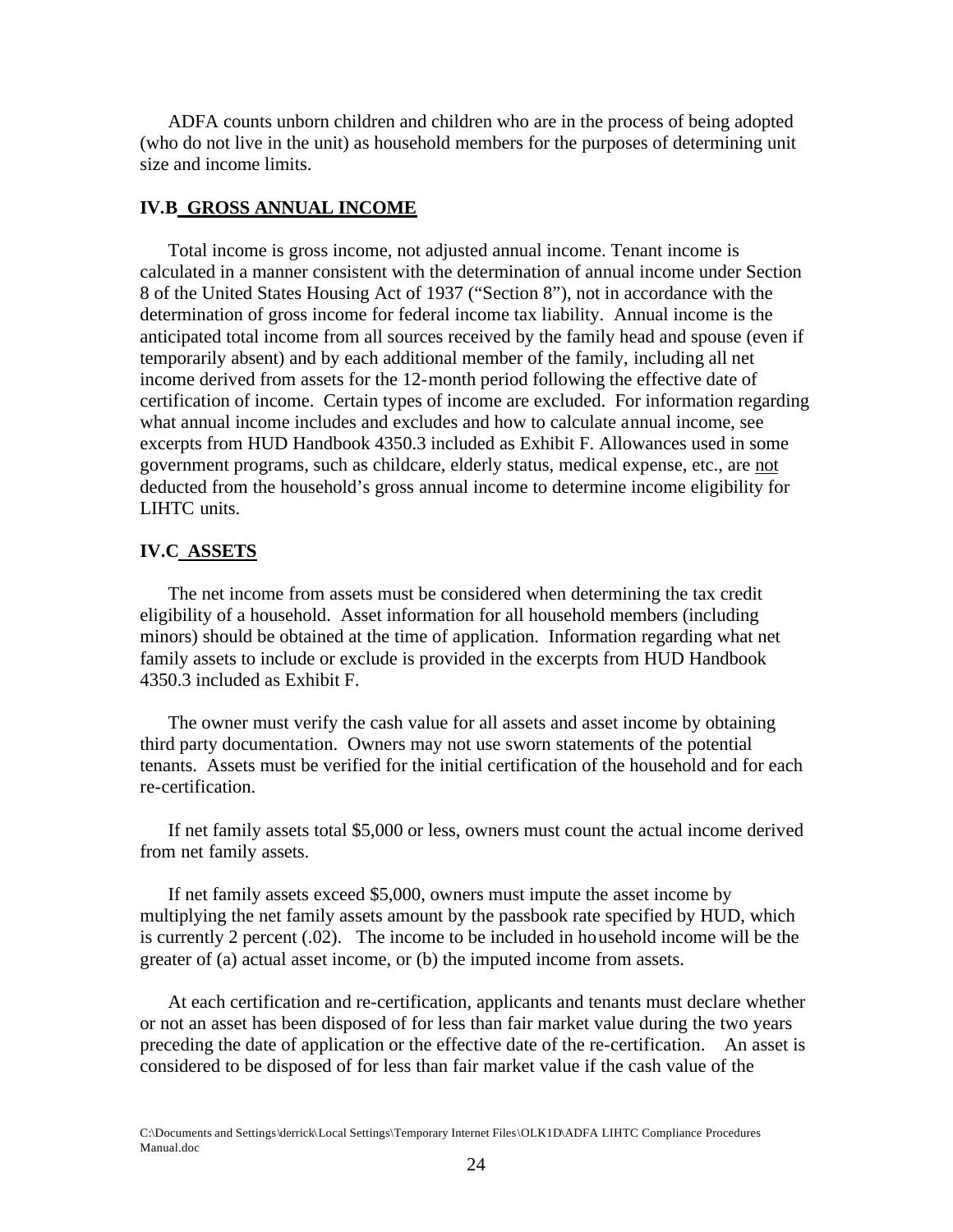disposed asset exceeds the gross amount the family received by more than \$1,000.00. If it does, for a period of two years owners must include in the total household assets the difference between the cash value of the asset and the amount received. For examples of assets disposed of for less than fair market value, see excerpts of HUD Handbook 4350.3 (Exhibit F).

#### **IV.D TENANT APPLICATION PROCESS**

Because the LIHTC program uses special definitions for income, assets, and household composition, standard property management application forms may not collect sufficient information to determine tenant eligibility. A comprehensive housing application is critical to the accurate identification of full-time students, all assets, and anticipated income sources. A sample application form is included in this manual as Exhibit G.

Owners must review all information furnished on the fully completed Application for Housing, including any supplementary historical documents (i.e. most recent 1040 form, divorce decree, etc.) The application procedure must include an interview with all adult household members to review the application and historical documents and clarify any discrepancies or missing information. For example, if the 1040 form and W-2 forms show two employers but the application only lists one, owners must ask about the second job and confirm its termination. One application signed by all co-applicants should be submitted per household. Non-related roommates should submit separate applications.

## **IV.E TENANT INCOME VERIFICATION**

Owners/site managers must remember that the HUD Handbook 4350.3 is the reference guide to be used for identifying income to be included or excluded when determining household income. Determination of annual income of individuals and area median gross income must be made in a manner consistent with HUD Section 8 income definitions and guidelines.

The earned income of every prospective household member aged 18 or older must be verified. Unearned income, assets and asset income of all household members, including minors, must be verified. Verifications must be received by the owner or site manager prior to the execution of the certification of tenant eligibility and lease.

Third party verifications are valid for ninety (90) days from date completed by employer. If the information is orally updated from the source, owners may use these verifications for an additional thirty (30) days. Owners may not rely on verifications that are more than 120 days old. After this time, a new written verification must be obtained

Written third party verifications are preferred. An authorization to release information must be signed by the applicant and must accompany verification requests.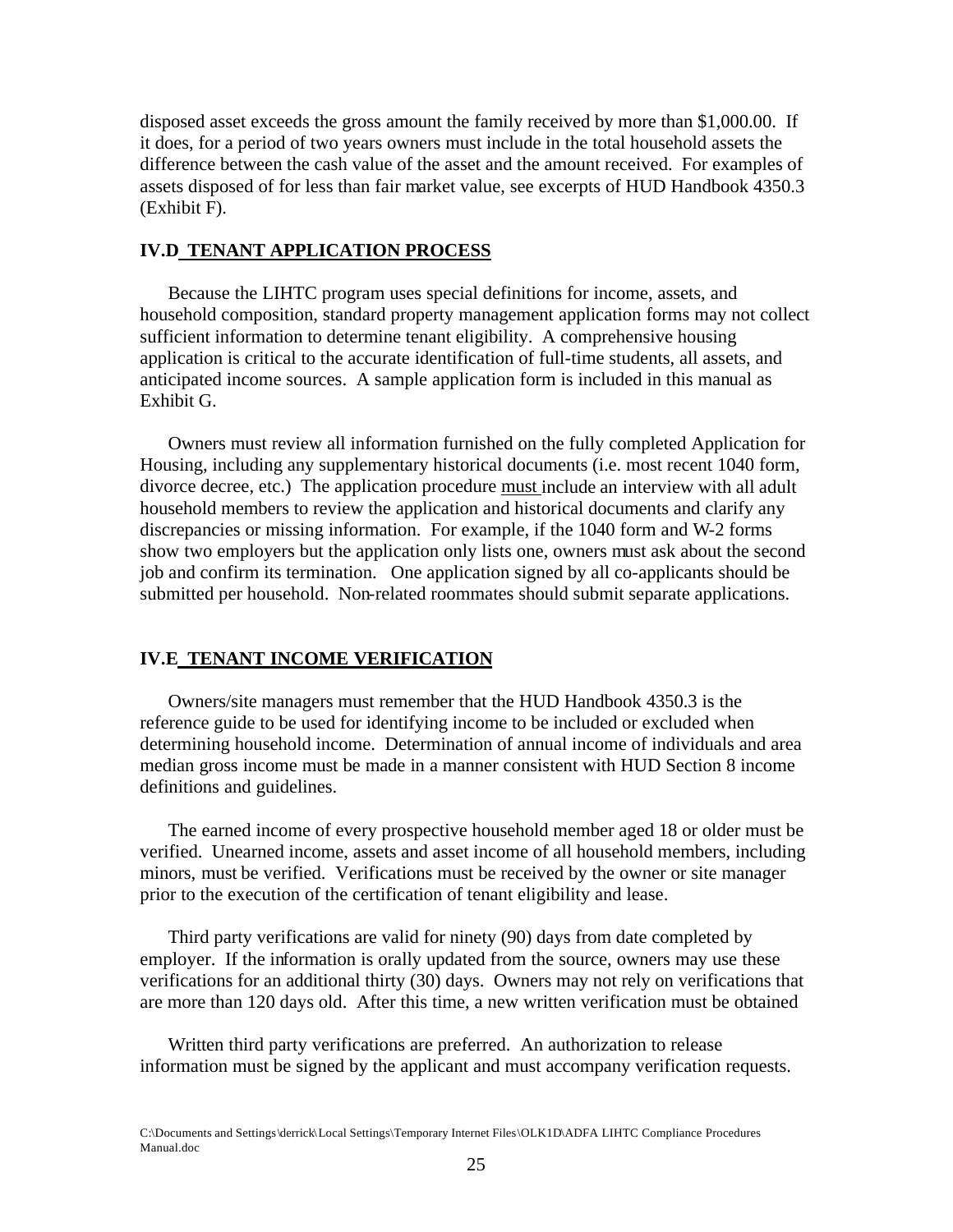Owners must send verifications directly to the source and the source must return them directly to the owner. **Verifications must not be hand-carried by the applicant to or from the source.** If written verification is not possible, direct contact with the source, in person or by telephone, is acceptable. The owner must document this verbal verification in the tenant file and must obtain all information as requested on the written verification form.

## **IV.F TENANT INCOME CERTIFICATION (TIC)**

When all the income and asset verifications have been received, the owner/manager must record and compute the 12-month anticipated income and income from assets of adult occupants and reconcile to amounts on the verifications. If the total 12-month projected income is less than or equal to the maximum allowable qualifying income in effect at the time of tenant certification, the household is income-eligible for a tax credit unit. If the household income exceeds the maximum allowable qualifying income, the household cannot be certified eligible for a tax credit unit. If it is determined that all requirements for eligibility are met, the Certification of Tenant Eligibility must be completed and executed along with the lease prior to move-in. All adults (age 18 or older at time of move-in) must sign the lease and TIC prior to move-in. ADFA prefers that the tenants and owner/manager execute the TIC and lease on the same date. The TIC should not be executed more than 5 days before the lease date.

#### **IV.G WAITING LISTS**

No one should be placed on the waiting list unless he has submitted a completed application. All applications should be logged by date and time received. The waiting list should have columns for bedroom size, need for subsidy (if available), any other program priorities, need for accommodations for disabled persons, gross income, etc. If the owner has more than one income level in the LIHTC property, the owner should keep lists or columns by 50%, 60%, HOME limit, etc.

#### **IV.H THE LEASE**

 All tenants occupying tax credit units must be certified and under lease no later than the date the tenant takes possession of the unit. All parties must sign the lease by the beginning of the lease term date to be properly in effect and the unit in compliance.

Some leasing guidelines are as follows:

- A. The lease should include, but is not limited to:
	- 1. The legal name of all parties to the agreement and all additional occupants
	- 2. Identification of the unit to be rented (number, street address, etc.)
	- 3. The date the lease becomes effective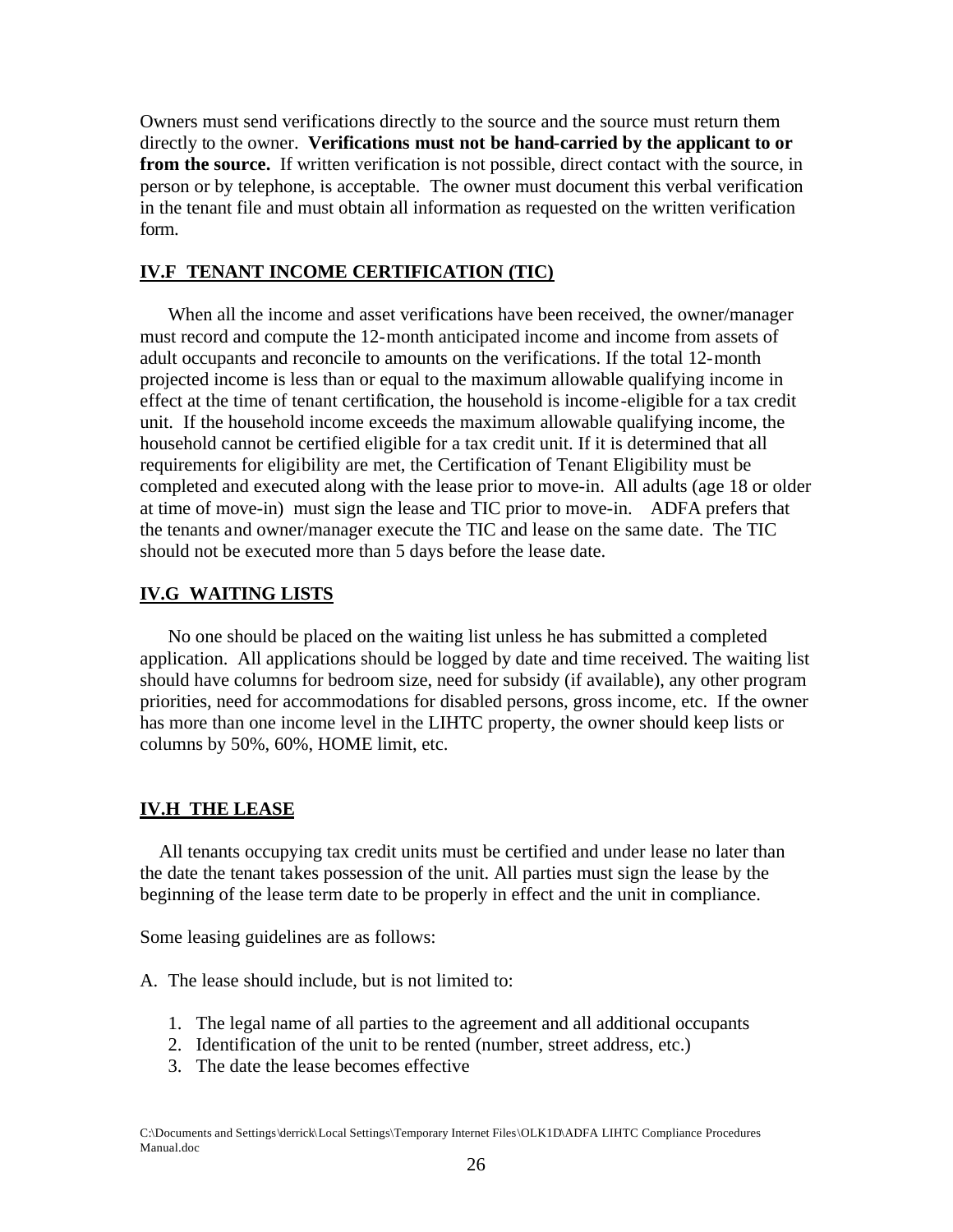- 4. The term of the lease
- 5. The amount for rent—if this reflects a contract rent amount that may include a subsidy payment rather than just the tenant portion of the rent, a lease addendum listing only the tenant share of rent is recommended.
- 6. The rights and obligations of the parties, including the obligation of the tenant to recertify income annually (or more frequently as required)
- 7. Language addressing changes in income, utility allowance, income limits, basic rent (RD or HUD 236 projects), family composition or any other change and its impact on the tenant's rent
- 8. The consequences of fraudulent reporting of income, asset, or household composition
- 9. The prohibition of Subletting
- 10. The prohibition of commercial business in a unit
- 11. Signature dates
- B. The tenant portion of rent plus utility allowance and other mandatory fees must not exceed the maximum gross rent allowed by Section 42 of the Code.
- C. The initial lease term must be at least six (6) months on all tax credit units, except for SRO housing, which may have a 30-day lease, or transitional housing for the homeless. Succeeding leases are not subject to a minimum lease term.

In addition to the lease, ADFA recommends that owners or managers get the tenants to sign a Tenant Agreement. The Tenant Agreement specifies the development's rules with which the tenant is expected to comply. For example, the Tenant Agreement may include, but is not limited to the following:

- ??Tenants must cooperate with management during the re-certification process
- ??Smoke alarms must not be disconnected
- ??Tenants must keep their units clean and sanitary and must permit inspections by management and ADFA
- ??Use of illegal substances on the premises will not be tolerated and will be grounds for eviction
- **EX** Tenants must comply with rules and regulations of the LIHTC Program
- $\mathscr{A}$  Any other legitimate reasons for eviction

# **IV.I RECERTIFICATION**

Section 42 of the Code requires that recertification of residents be completed on at least an annual basis. Annual recertification is crucial in identifying the 140% rule situation, student status, and household composition changes. The 140% Rule is discussed in Section III.I. Failure to recertify tenants on an annual basis is cause for ADFA to issue IRS Form 8823 (Report of Non-Compliance or Building Disposition-Report of Non-Compliance. The timing of the recertification is critical to maintain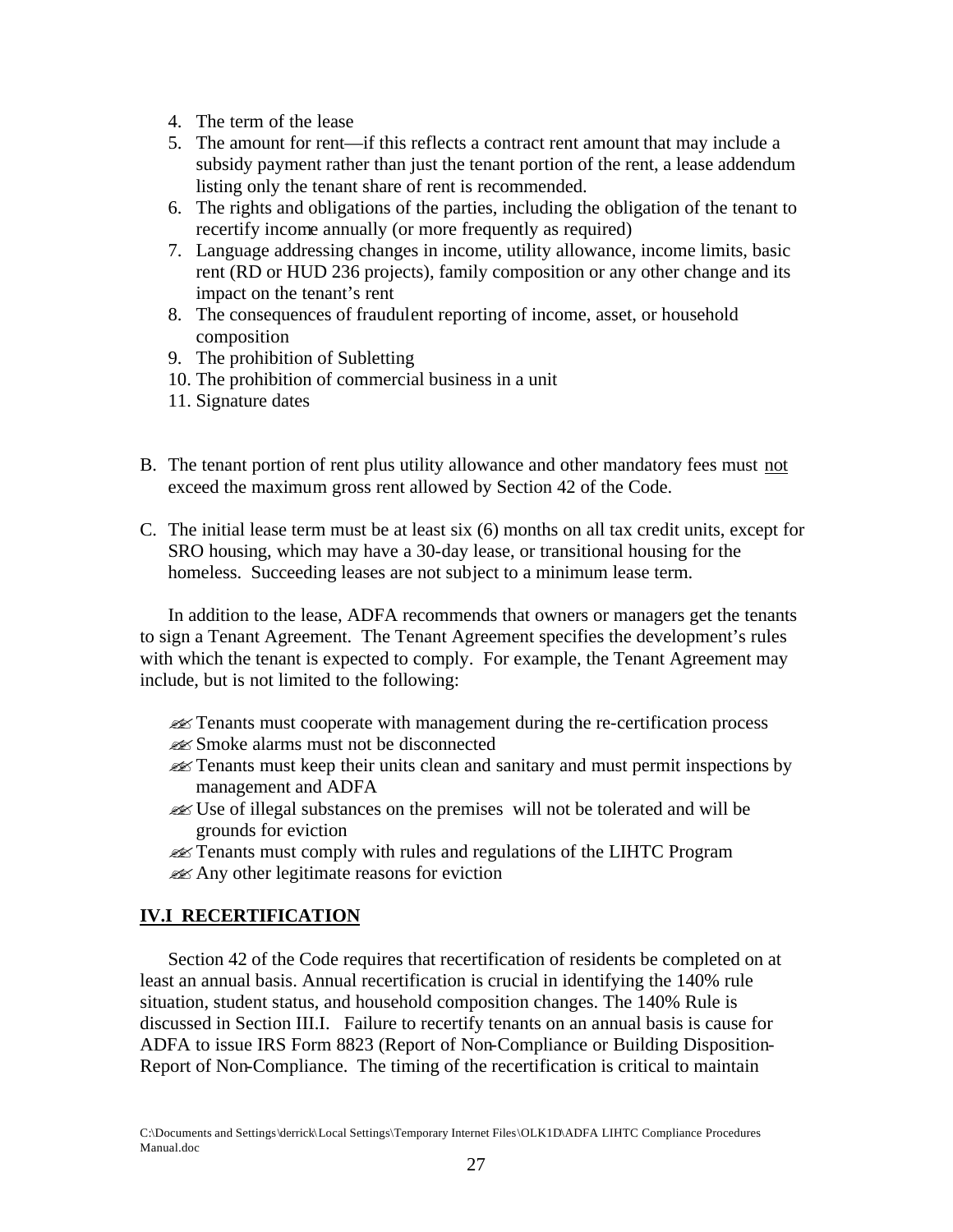compliance with the tax credit program. Recertification must be completed within 12 months from the initial certification date, or 12 months from the most recent **LIHTC** certification. The interim recertifications of other government programs cannot substitute for or change the required annual recertification required by the Code for the LIHTC program.

# **IV.J QUALIFYING SECTION 8 TENANTS**

Additional forms of income verifications may be used for tenants who receive housing assistance through HUD Section 8 program. For these tenants only, acceptable forms of income verification include a signed copy of the appropriate HUD Form 50058 or 50059 or a letter from the HUD Contract Administrator (e.g., local PHA) stating that the tenant's annual gross income is less than the applicable LIHTC income limit. These forms may be used as income verification documentation to support the Certification of Tenant Eligibility, which must be executed for every LIHTC household.

# **IV.K DEFINING ELDERLY HOUSING**

The Fair Housing Law states that there are three types of Elderly housing:

- 1. Federal or State programs that the Secretary of HUD has recognized as being Elderly so long as the definition of the program is followed. FmHA (RD), HUD and PHA Elderly housing programs fall under this category. In these programs, the definition of "Elderly" is the tenant or co-tenant must be 62 or older or disabled if the disabled tenant is of legal age. In these programs, children are allowed if they are members of the Elderly household. In such "Elderly" properties, many disabled applicants with or without children have been housed based on this definition. If a Federal Agency or a State government program wishes to create another elderly program that does not follow one of the two remaining choices in the Law, then that definition must receive a waiver from the Secretary of HUD.
- 2. 62 and older housing—This is the most restrictive type of Elderly housing since every resident must be 62 or older. In other words, if an applicant who was 63 applied with a spouse or household member who was 61, they would be ineligible for this type of housing. Children are not allowed nor are disabled persons or other applicants who are under 62.
- 3. 55 and older housing—In this type of property, it is recognized as Elderly if one household member is 55 or older in at least 80% of the units at all times. This could occur where an applicant household consisting of a 57- and a 52-year-old applied, the 57-year-old later leaves or dies, with the remaining member under 55 certainly allowed to stay. This could also occur if no more than 20% of the units were rented to households other than 55 plus. There are two important things to recognize under Fair Housing. The first is that age is not a Fair Housing protection, so an owner may limit the age of other household members to, for example, 50 or require that everyone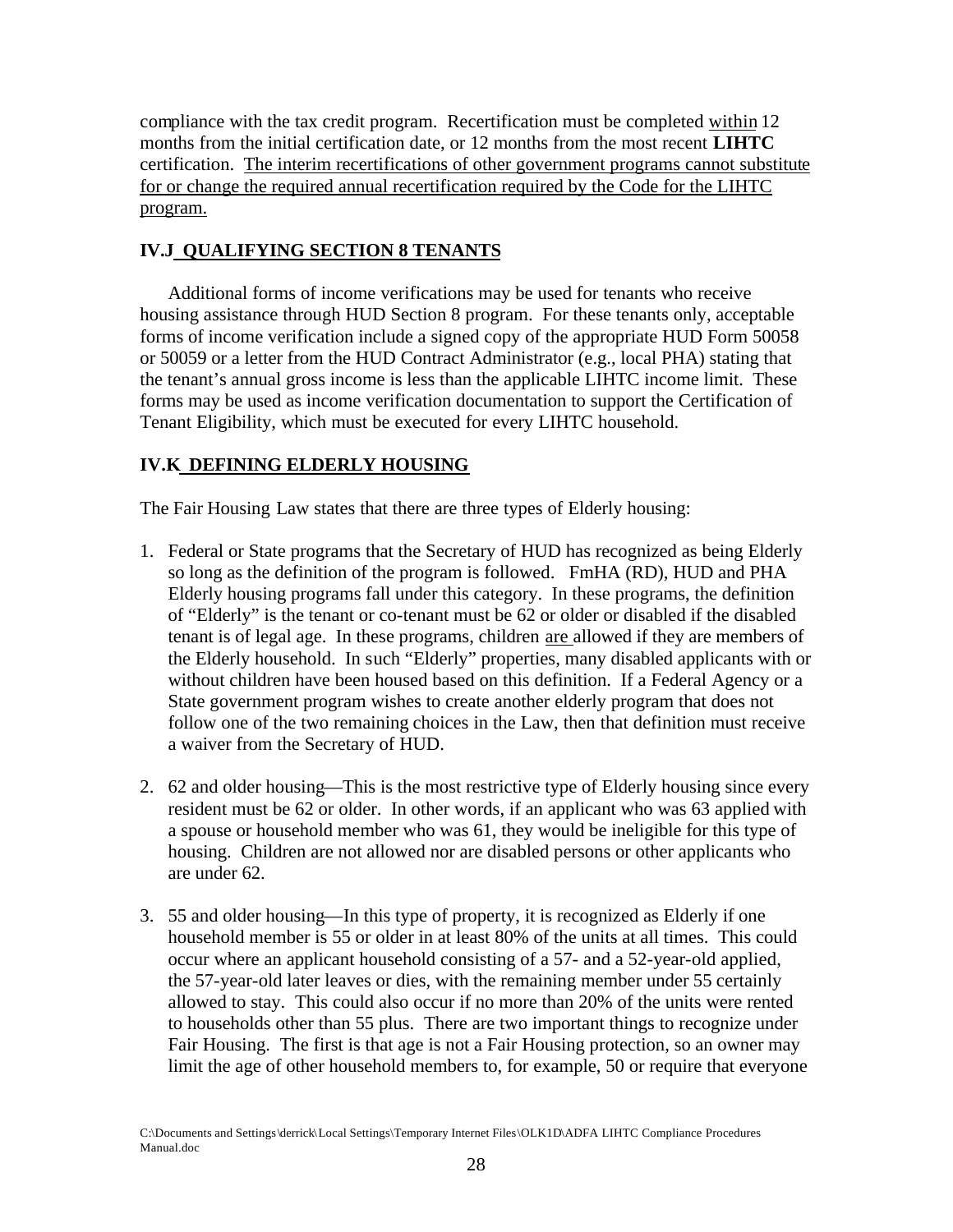be 55 or that all 100% of the units have at least one 55-year-old tenant. In fact, if an owner wished to turn 55- plus housing into 60, 62, 65 or another age plus housing, it would still meet the requirements of the Law since these ages are obviously over 55. The second item to note is that in 55- plus housing there must be at least one service or amenity that would benefit the elderly. This could be a van for transportation to shopping or doctors, meals programs, specific seniors' activities on a regular basis or other services that would distinguish this property as Elderly housing.

#### **SECTION V— LIHTC RECORD RETENTION**

The owner must retain tenant files, monthly unit data tracking and development files for the first year of the credit period for **21 years**. All other records must be retained for at least 6 years after the due date (with extensions) for filing the federal tax return for that year. Owners must keep records throughout the Compliance Period, which is usually 15 years. However, those owners who have executed a Land Use Restriction Agreement ("LURA") must maintain records throughout the extended Compliance Period, which is usually an additional 15 years, for a total of **30** years.

#### **SECTION VI –NON-COMPLIANCE**

Any determinations of non-compliance, including owner's failure to certify, will be communicated to the owner in writing. The non-compliant conditions must be corrected within the period specified by ADFA. Generally, there is a maximum of sixty (60) days to correct items of non-compliance. Violations of general health, safety and sanitary conditions may require immediate corrective measures. ADFA will notify the Internal Revenue Service of any non-compliant conditions no later than forty-five (45) days after the end of the allowed correction period, whether or not those conditions are corrected. ADFA will utilize IRS Form 8823, attached hereto as Exhibit H, when reporting noncompliance or corrections. ADFA reserves the right to request additional information, if necessary. ADFA, in its sole discretion, may schedule additional follow-up visits.

Non-compliance may be described as a period of time during which the owner failed to follow proper procedures for the development, specific building, or unit. Noncompliance may lead to recapture of tax credits by the IRS for a given period of time.

Most non-compliance issues as identified by IRS may be found on the IRS Form 8823. Generally, non-compliance issues can occur for:

**Example 1** Inadequate certification documents

??Failure to obtain and retain proper income verifications

- ??Missing signatures
- ??Late certifications or certification signature dates
- **EX** Lease issues, i.e., not signed, late or no 6-month term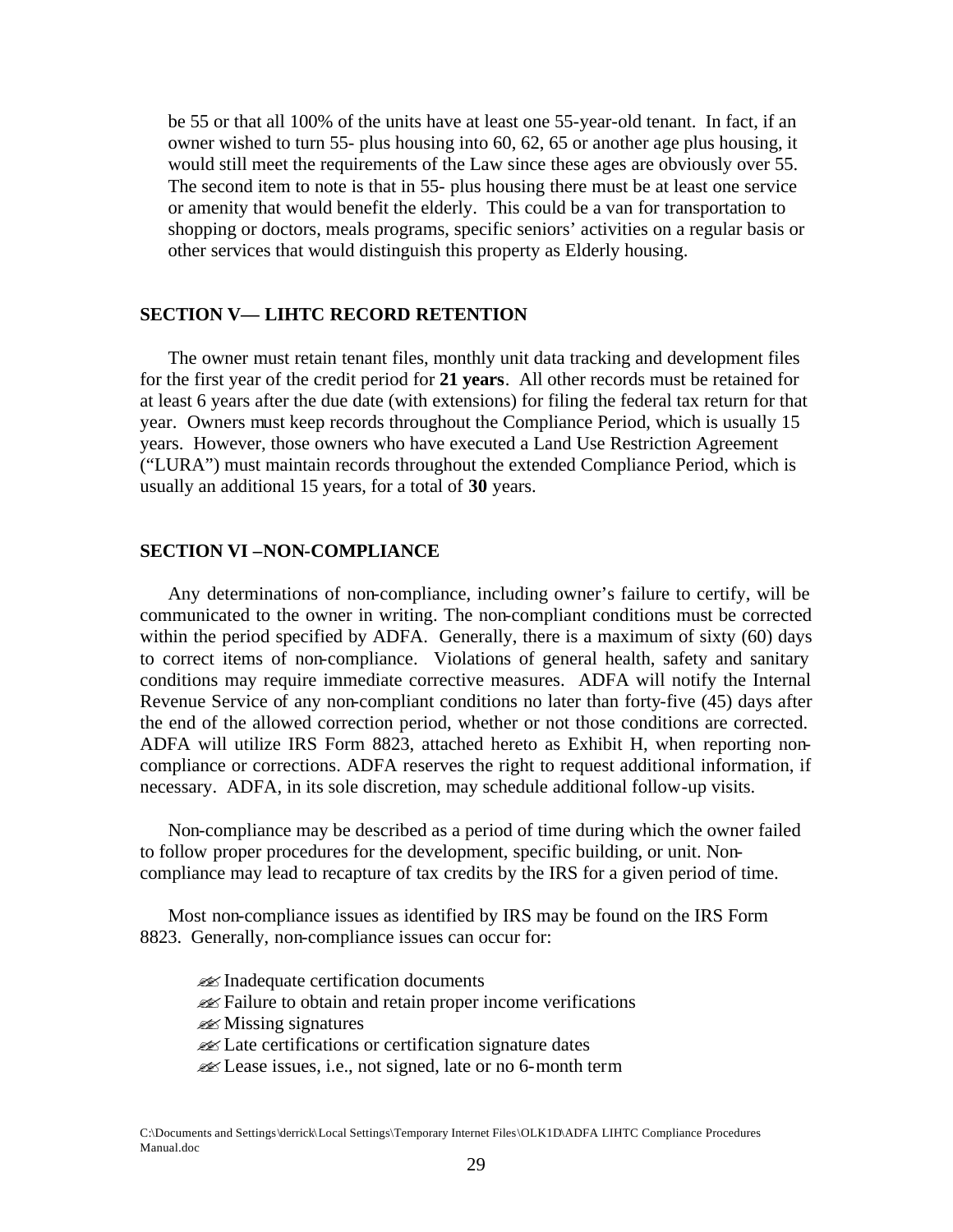- **Example 1** Failure to recertify by the LIHTC-required anniversary date ??Failure to furnish year-end documentation on time ??Failure to respond to requests for additional information  $\mathscr{A}$  Incomplete recordkeeping ??Failure to identify full-time students ??Failure to maintain and update utility allowance documentation  $\ll$  Charging unrestricted rents  $\mathscr{A}$  Failure to maintain the minimum set-aside **EXANGER 18** Any change in the applicable fraction or eligible basis that results in a decrease in the qualified basis  $\mathscr{A}$  Housing an ineligible tenant ??Failure to satisfy Special Needs or Additional Low-Income Housing Set-Asides
- **Example 18** Failure to use appropriate forms
- **Example 1** Failure to notify ADFA of disposition of ownership interest.

This list is not meant to be all-inclusive.

## **VI.A RECAPTURE OF TAX CREDITS**

The most serious action the IRS can take against an ownership is the recapture of credits previously claimed. Only the IRS determines this course of action. ADFA does not determine the consequences of reported non-compliance. If the owner discovers at any time that credits have been claimed in error, miscalculated, or the basis was incorrectly listed, owner must complete IRS Form 8611 included herein as Exhibit I.

#### **SECTION VII –CHANGE OF OWNERSHIP**

Subject to the requirements of Section 42 of the Code and the LURA, the owner must notify ADFA in writing thirty (30) calendar days prior to the contemplation of any sale, transfer, or exchange. The notification must include a copy of the letter of intent of any buyer, successor or other person intending to acquire the development or any interest therein. In addition, the notification should address the requirements of the LURA and provisions allowing the transfer under Section 42 of the Code and the regulations therein. The owner agrees that ADFA may void any sale, transfer or exchange of the development if the buyer or successor or other person fails to assume in writing the requirements of the Code and the LURA.

ADFA is required to issue IRS form 8823, Report of Non-Compliance or Building Disposition, for all building dispositions to advise the IRS of a change in ownership. Owners must advise ADFA in writing the name, tax identification number, address and telephone number of the new owner. New owner must obtain first year records and all other pertinent records from the previous owner.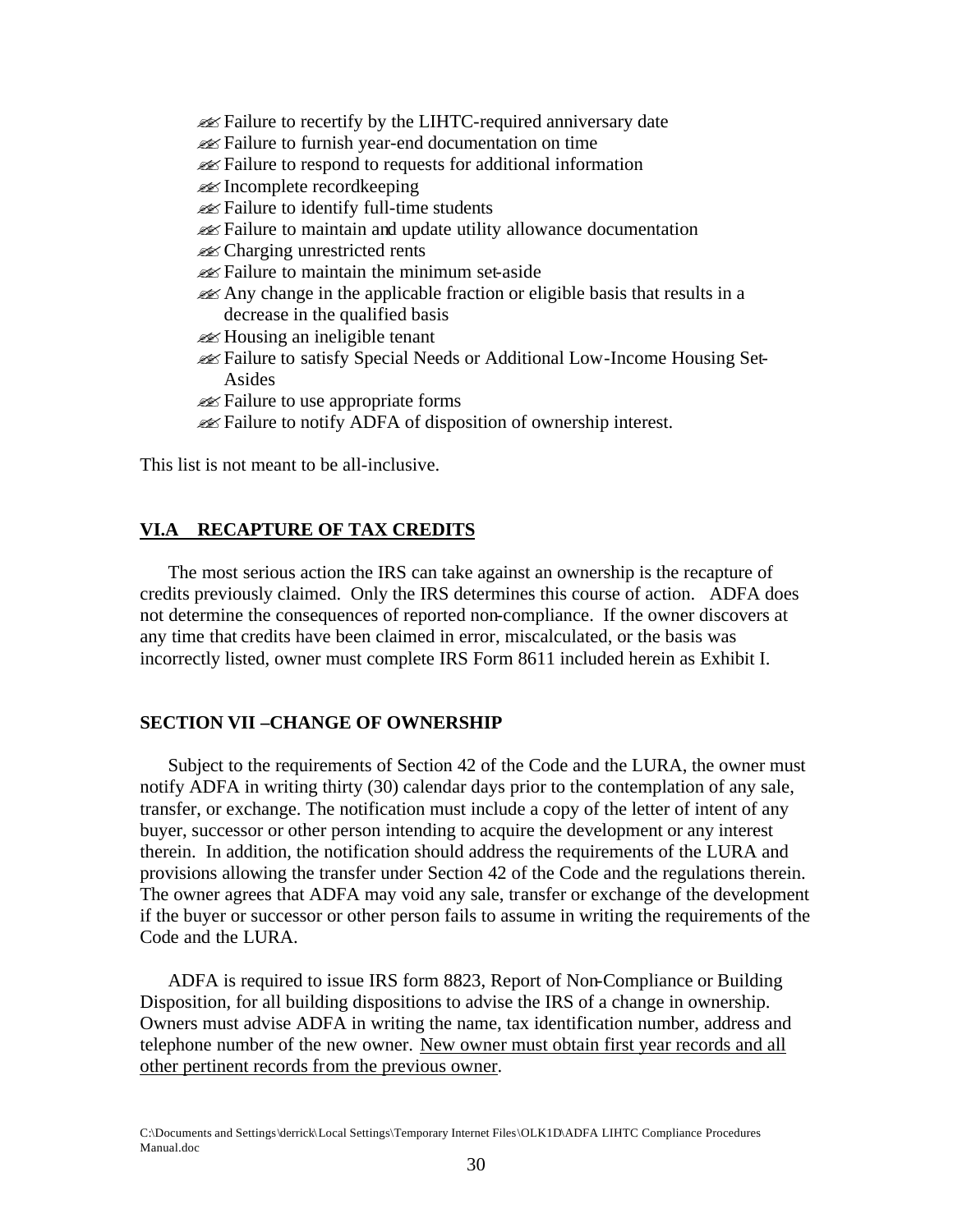Owners who are considering disposing of their buildings or an interest therein should consult a tax adviser about posting a disposition bond or other requirements related thereto.

## **SECTION VIII – FORMS**

ADFA has adopted certain standardized forms for its compliance monitoring. Samples of the forms are included at the back of this manual. If no sample is provided herewith, ADFA will accept the owner's forms or forms utilized by HUD or Rural Development, provided such forms substantially comply with LIHTC rules for data collecting.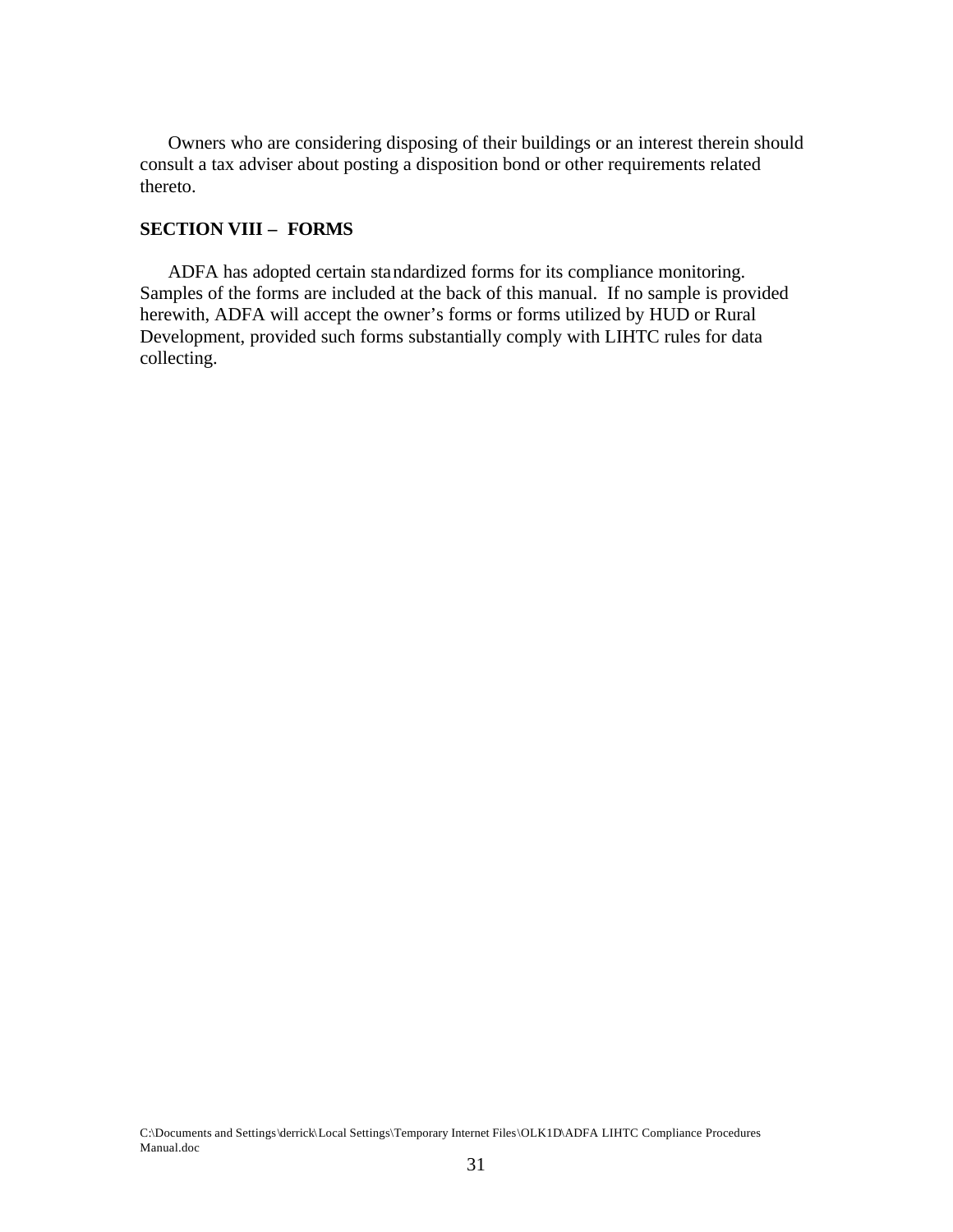Adopted by the Board of Directors of the Arkansas Development Finance Authority this  $\frac{1}{\text{day of}}$   $\frac{1}{\text{day of}}$   $\frac{1}{\text{day of}}$ 

By:\_\_\_\_\_\_\_\_\_\_\_\_\_\_\_\_\_\_\_\_\_\_\_\_\_\_\_\_

Karen E. Flake, Chair

ATTEST:

By:\_\_\_\_\_\_\_\_\_\_\_\_\_\_\_\_\_\_\_\_\_\_\_\_\_\_\_\_\_\_\_\_

Rush B. Deacon, President/Secretary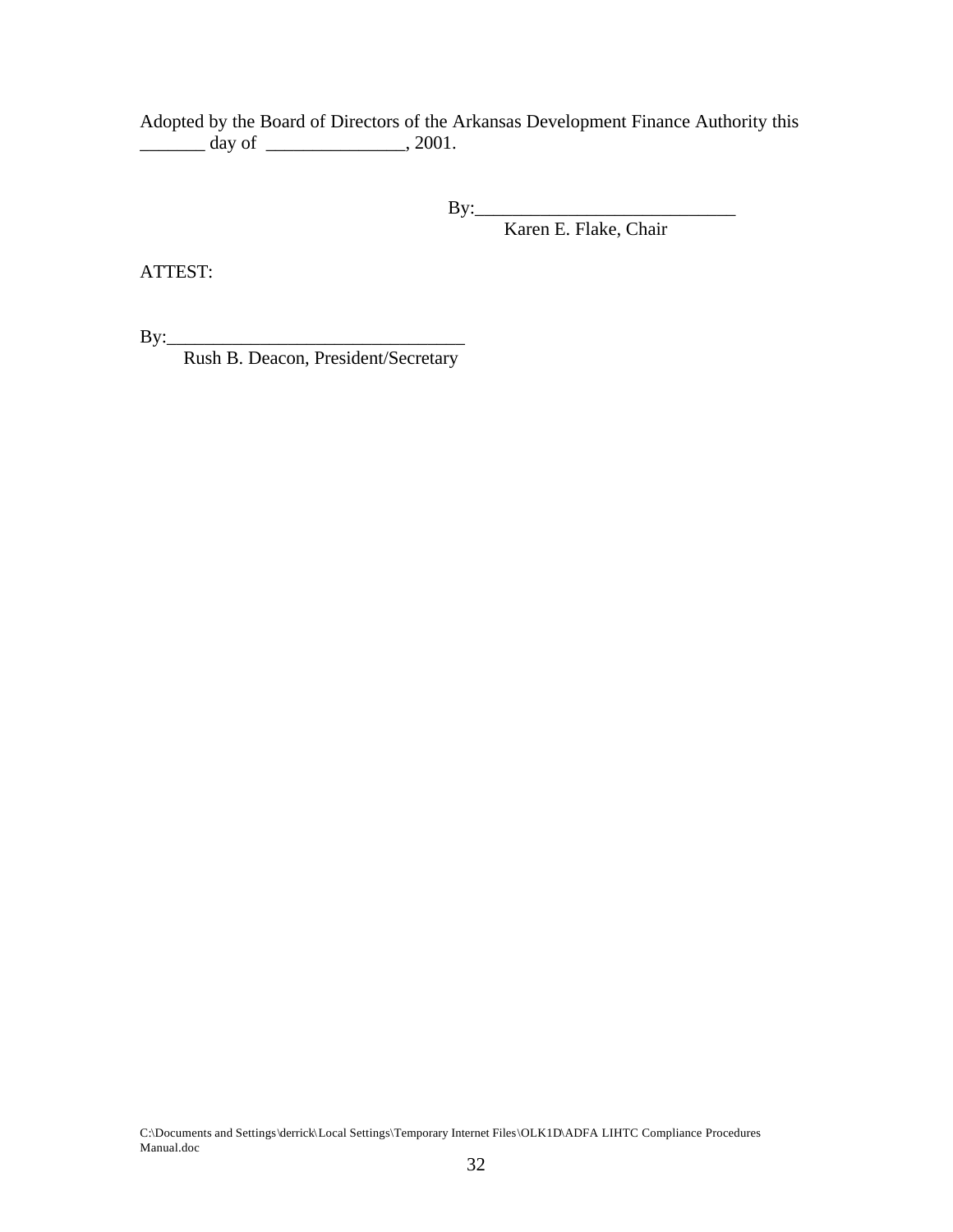#### **GLOSSARY OF TERMS**

20/50 TEST: Requirement whereby 20 percent or more of the residential rental units are rent-restricted and occupied by households with incomes of 50 percent or less of the area median gross income, adjusted for family size. This test is referred to as one of the "minimum set-aside" requirements. Compliance with the minimum set-aside requirements must be maintained at all times during the compliance period. Failure to meet the elected test will disqualify a development from being eligible for the credit.

40/60 TEST: Requirement whereby 40 percent or more of the residential rental units are rent-restricted and occupied by households with incomes of 60 percent or less of the area median gross income, adjusted for family size. This test is referred to as one of the "minimum set-aside" requirements. Compliance with the minimum set-aside requirements must be maintained at all times during the compliance period. Failure to meet the elected test will disqualify a development from being eligible for the credit.

APPLICABLE FRACTION: The applicable fraction, which is calculated for each building, is the lesser of (a) the number of LIHTC units divided by the total number of units in the building, or (b) the total rentable square footage of LIHTC units in the building divided by the total rentable square footage in the building. The Applicable Fraction is established during rent-up. Once established, the Applicable Fraction for a building must never fall below this initial fraction. Failure to maintain applicable fraction could result in recapture of tax credits.

BEDROOM ELECTION: This election allows owners of low-income buildings with allocations before 1990 or on financed buildings placed in service before 1990 to determine the gross rent limitation for rent-restricted units under the number of bedrooms method. In this method, a set occupancy is assigned based on the number of bedrooms contained in the low-income unit. Previously, the actual number of occupants was used to determine the rent restriction.

BUILDING IDENTIFICATION NUMBER: This is the nine digit alpha numeric designation assigned by the state housing credit agency to a lowincome building. Essential to the monitoring process for IRC section 42, IRS Notice 88-91 provides information regarding building identification number requirements.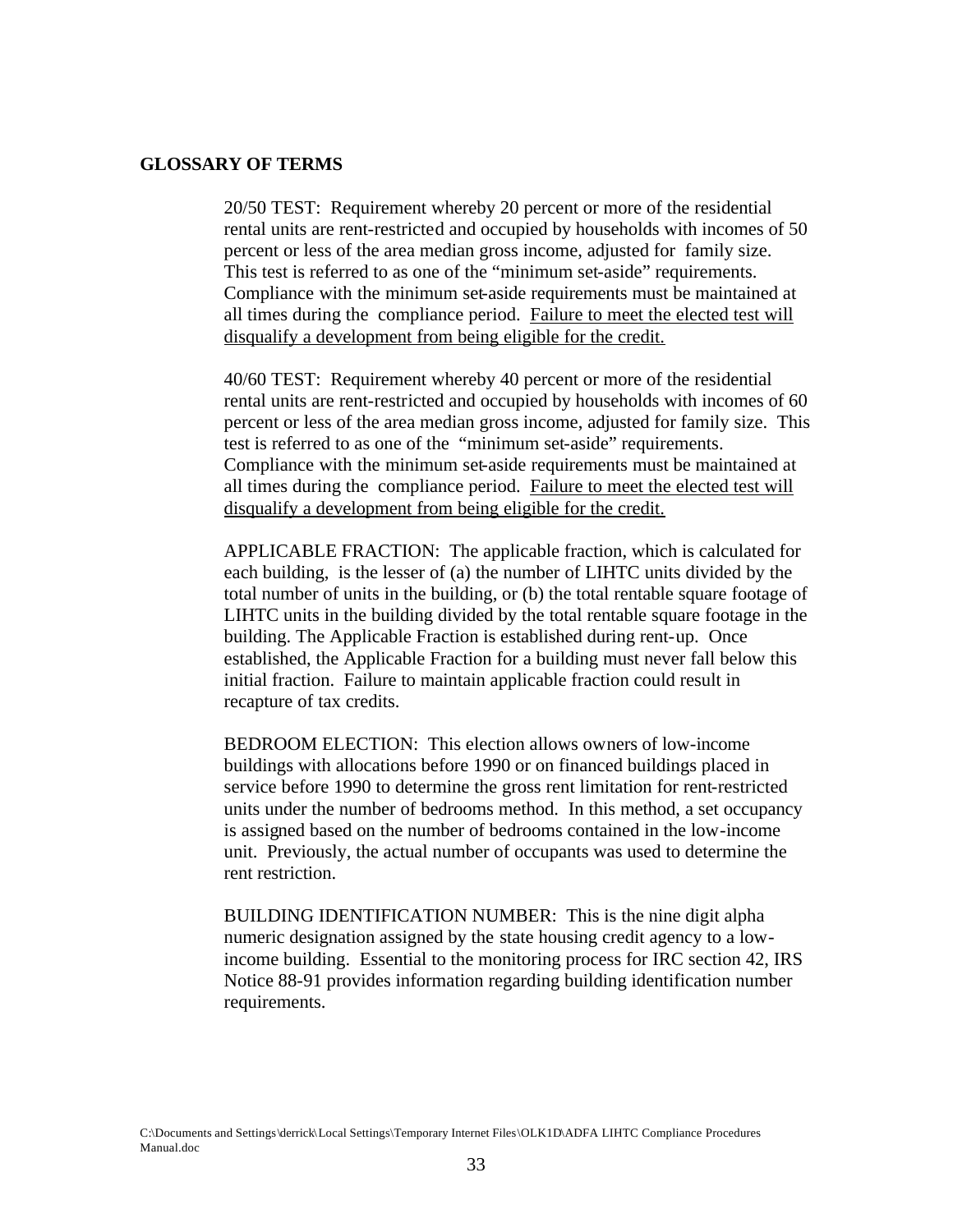COMPLIANCE PERIOD: This is the fifteen (15) year period over which a development must maintain compliance with IRC section 42. This period begins with the first taxable year of the credit period. The compliance period may be extended another 15 years by terms of extended use provisions.

CREDIT PERIOD: The 10-year period over which an owner may claim tax credits annually on a building-by-building basis. The tax credit period begins either with (a) the taxable year in which the building is placed in service or (b) the succeeding taxable year (if elected by the owner).

ELIGIBLE BASIS: That portion of the development allocated credits and for which credits are allowable. Eligible basis consists of (1) the cost of new construction, (2) the cost of rehabilitation, or (3) the cost of acquisition of existing buildings acquired by purchase (including the cost of rehabilitation, if any, to such buildings incurred before the close of the first taxable year of the credit period which do not exceed a prescribed minimum amount). Only the adjusted basis of the depreciable property may be included in eligible basis. The cost of land is not included in adjusted basis.

EMPTY UNIT: An LIHTC unit that has never been rented.

EXTENDED LOW-INCOME HOUSING COMMITMENT: A binding agreement between the owner and the housing credit agency that obligates the owner and any successors to maintain specific occupancy and affordability requirements for the development.

GROSS RENT FLOOR: This ruling allowed the owner to establish floor rent amounts that will not be affected by fluctuations in the income limits and maximum rent ceilings. For developments that received an allocation of credits or determination letter on or after October 6, 1994, the owner may elect to establish the gross rent floor as the maximum rent in effect either on the date the development was placed in service or on the date the development received an allocation. This irrevocable election must be made by the owner and submitted in writing to ADFA no later than the placed-in-service date of the development.

GROSS RENT LIMITATION: Gross rent may not exceed 30 percent of the applicable qualifying income as adjusted for household size. Gross rent includes the cost of utilities, except telephone and cable. If utilities are paid directly by the tenant, the maximum rent must be reduced by the amount of the utility allowance. The gross rent limitation applies only to payments made directly by the tenant. Any rental assistance payment (such as HUD Section 8) is not included in the gross rent limitation.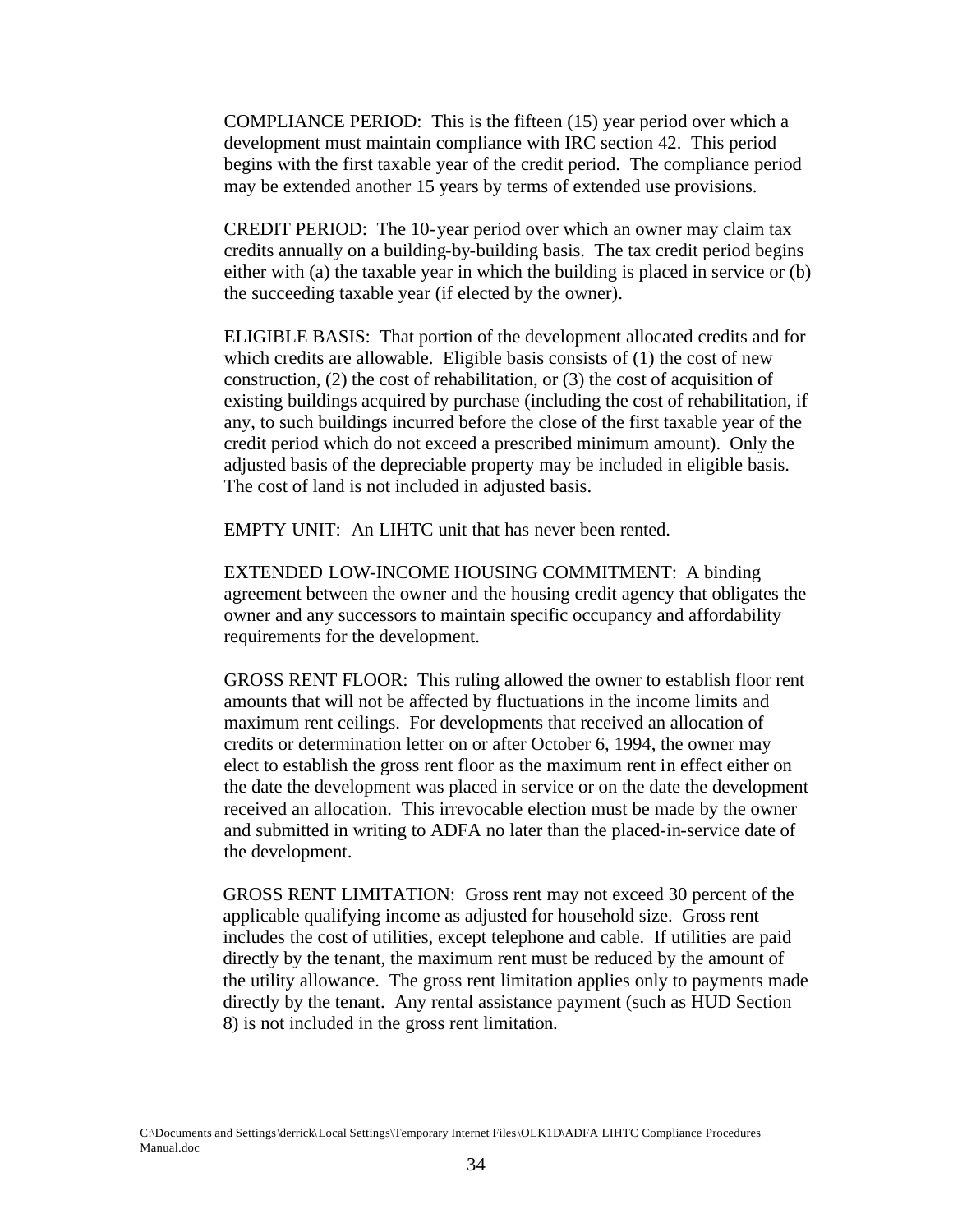HOUSEHOLD INCOME LIMITATIONS: One of the requirements of the minimum set-aside test, household income limitation of a qualifying unit is a set percentage of the area median gross income figure. In accordance with the minimum set-aside elections, the income level may be no greater than 50 percent or 60 percent of the respective area median gross income. A household can consist of one or more persons. Count all household members and compare to the per person income limits. You may count unborn children or children in the process of being adopted as members of the household for income limit purposes.

INCOME CERTIFICATION: All qualifying units must have adequate documentation to support the household income limitation at initial lease-up as well as annually throughout the compliance period.

LOW INCOME UNIT: A low-income unit includes any unit in a qualified low-income building if the individuals occupying such unit meet the income limitations and if the unit meets the gross rent restrictions.

MARKET UNIT: Any non-LIHTC unit whether occupied or not.

MINIMUM SET-ASIDE TEST: This is a requirement that must be met at all times during the development's compliance period. This test restricts rent and dictates which households qualify as low income and how many units must be occupied by the qualifying households. The two general minimum set aside tests are the 20/50 and the 40/60 tests, which are defined in the glossary.

MOVE-IN CERTIFICATION: The form, signed by both the resident and owner's representative, summarizes household composition, projected household income and assets.

NEXT AVAILABLE UNIT RULE: The rule states that if an existing tenant's income in a LIHTC unit increases above 140 percent of the applicable income limitations (over- income unit), the next available unit of comparable or smaller size must be rented to a low income tenant to continue treating the over- income unit as a low income unit within that building. In fact, all comparable units that subsequently become available in the same building must be rented to qualified residents until the applicable fraction is restored to the percentage on which the credit is based.

OCCUPIED UNIT: An LIHTC unit that has been rented.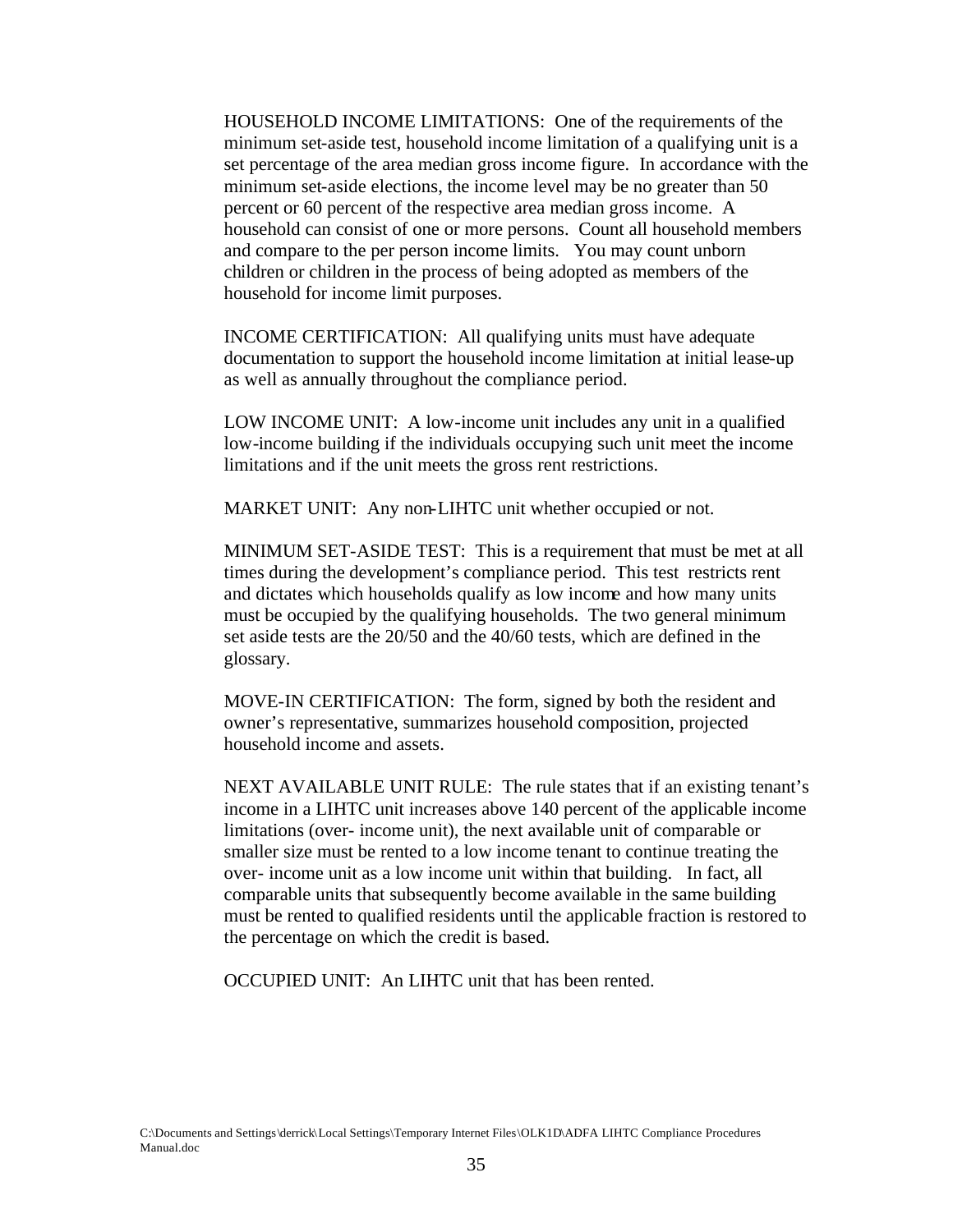OWNER'S CERTIFICATION: A building owner must provide certification to ADFA every year that the low-income units in a development are occupied by qualifying households. Failure to provide such certification in a timely manner will result in the filing of IRS Form 8823 (Report of Non-Compliance or Building Disposition (Non-compliance Report) by ADFA.

PLACED IN SERVICE: "Placed in service" is defined in IRS Notice 88-116, 1988-2 C.B. 449, as being the date on which the first unit in the building is first certified as being suitable for occupancy under state or local law. For rehabilitations which qualify for treatment as a separate new building, the placed in service date would occur at the end of the 24-month period over which such expenditures are aggregated. The Placed in Service date triggers compliance monitoring.

QUALIFIED BASIS: The "Qualified Basis" is the formula used to calculate how much tax credit will be provided. Qualified Basis amounts are determined as the proportion of eligible basis in a qualified LIHTC building attributable to the LIHTC rental units. This proportion is the lesser of (1) the proportion of low-income units to all residential rental units, or (2) the proportion of floor space of the low-income units to the floor space of all residential rental units.

RECERTIFICATION: The annual re-determination of household income and composition for continuing eligibility.

STUDENT TENANTS: Units occupied entirely by full time students will not be eligible. Exceptions apply for students who are single parents of children who are also full-time students, provided no one is claimed as a dependent of a third party. Married students who file a joint tax return are also exceptions, as are students enrolled in certain job training programs or those receiving assistance under Title IV of the Social Security Act.

UNIT FRACTION: The percentage of low-income units in a building expressed as a fraction—the numerator of which is the number of low-income units in the building and the denominator of which is the number of residential units (whether occupied or not) in such building.

UTILITY ALLOWANCE: A calculated average of expenses for utilities (other than telephone and cable) for units comparable in size or the utility allowances used by the local Public Housing Authority or Section 8 office. Utility allowances are calculated annually.

VACANT UNIT: An LIHTC unit from which someone has moved.